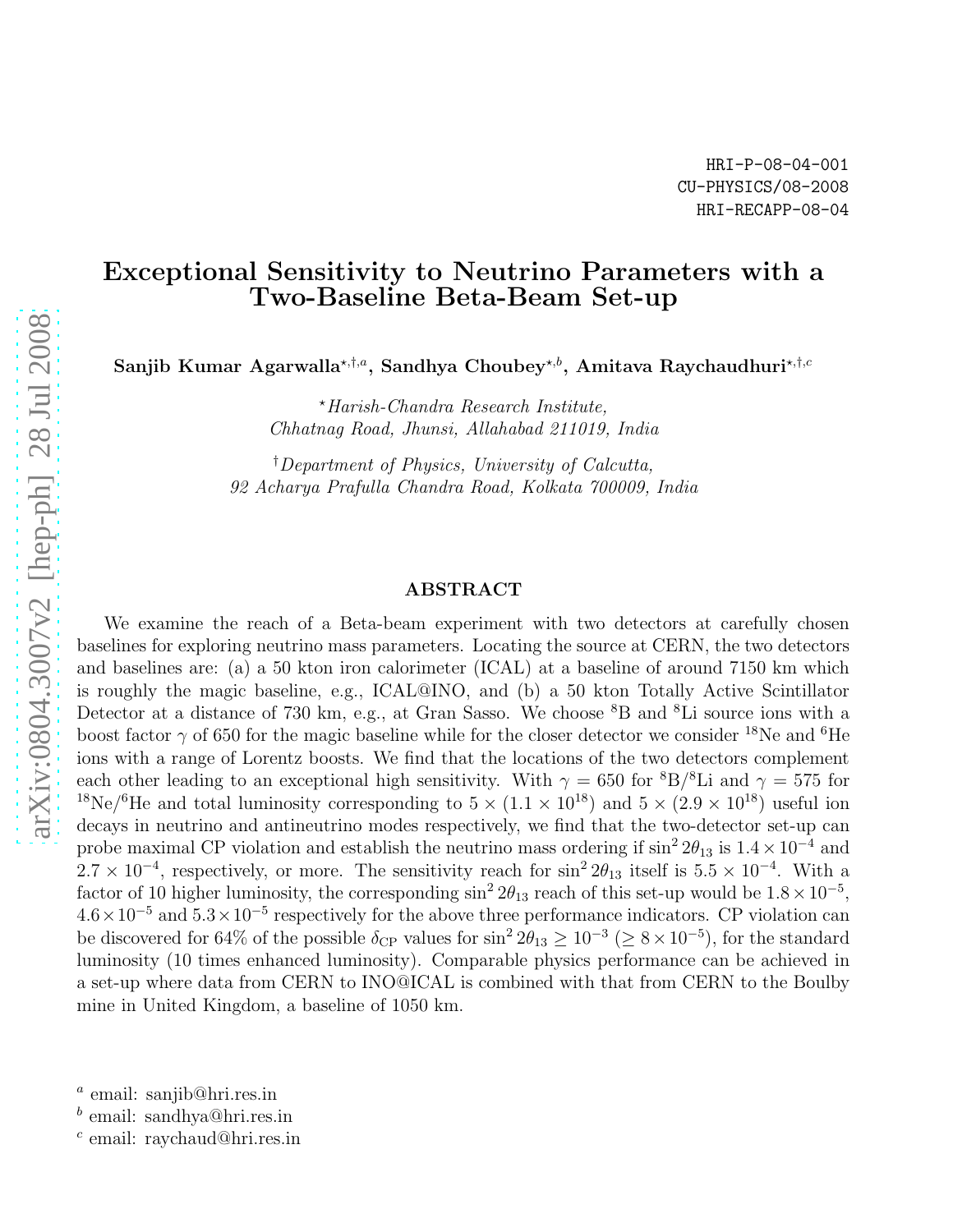# 1 Introduction

Long baseline experiments with powerful neutrino beams [1, 2, 3, 4] from upgraded accelerator facilities are the next frontier in neutrino oscillation physics. Set-ups with intense neutrino beam sources and smart detector technologies are being planned to fathom the hitherto uncharted regimes of the neutrino mass matrix. In particular, the long baseline experiments are being designed to measure the third mixing angle  $\theta_{13}$ , CP phase  $\delta_{\text{CP}}$  and  $sgn(\Delta m_{31}^2)$  aka, the neutrino mass hierarchy<sup>1</sup>. The most promising avenue for this purpose is the  $\nu_e \rightarrow \nu_\mu$  oscillation channel  $P_{e\mu}$  (or its T-conjugate  $P_{\mu e}$ ), often referred to in the literature as the "golden channel" [5]. It was realized that while this channel can be used in the most cost-effective way to measure all three neutrino oscillation parameters listed above, it is also rife with the so-called problem of "parameter degeneracies". These are identified as the  $(\theta_{13}, \delta_{\text{CP}})$  intrinsic degeneracy [6], the  $(sgn(\Delta m_{31}^2), \delta_{\text{CP}})$ degeneracy [7], and the  $(\theta_{23}, \pi/2 - \theta_{23})$  degeneracy [8]. Together they could result in as many as eight-fold degenerate solutions [9], of which, obviously, only one is true. This is evidently a very undesirable situation and a large body of existing literature is devoted to finding ways of combating this menace [6, 10, 11, 12, 13, 14, 15, 16, 17]. A particularly attractive way of killing the clone solutions from the  $\delta_{\text{CP}}$  dependent degeneracies is to perform the experiment at the "magic baseline" [18, 19, 20]. At this baseline all  $\delta_{\text{CP}}$  dependent terms drop out, providing an ideal bedrock for measuring  $\theta_{13}$  and  $sgn(\Delta m_{31}^2)$ .

In [21, 22, 23] we expounded the sensitivity reach of a magic baseline experimental set-up where the neutrino source is a Beta-beam [24] at CERN and the detector is a large magnetized iron calorimeter (ICAL) at the India-based Neutrino Observatory<sup>2</sup> (INO) [25]. Using a 50 kton fiducial mass and 80% detector efficiency<sup>3</sup> for ICAL@INO, and considering a Beta-beam using <sup>8</sup>B and <sup>8</sup>Li as ion source [26, 27], with a Lorentz boost  $\gamma = 650$  and assuming  $5 \times (1.1 \times 10^{18})$ and  $5 \times (2.9 \times 10^{18})$  useful ion decays in neutrino and antineutrino modes respectively, we showed that this set-up could unambiguously probe  $sgn(\Delta m_{31}^2)$  at  $3\sigma$  if<sup>4</sup> sin<sup>2</sup>  $2\theta_{13}$  (true) >  $5.6 \times 10^{-4}$  and find a signal for  $\theta_{13}$  at the same level of significance if  $\sin^2 2\theta_{13}$  (true) > 5.1 × 10<sup>-4</sup>, independent of the true neutrino mass hierarchy and  $\delta_{\text{CP}}$  (true). The  $\theta_{13}$  and hierarchy sensitivity reach of this "magical" set-up is therefore superior to that of most other rival proposals involving Beta-beams [16, 28, 29, 30, 31, 32, 33, 34, 35, 36, 37, 38, 39], and is almost comparable to that possible with a Neutrino Factory [40] at the magic baseline. This tremendous sensitivity of the CERN-INO Beta-beam project to  $\theta_{13}$  and hierarchy comes from a combination of being close to the magic baseline as well as from being sensitive to near-maximal matter effects.

The main drawback of the CERN-INO Beta-beam set-up is its inability to determine  $\delta_{\rm CP}$ , since being almost at the magic baseline it is insensitive to the CP phase. Note that this is also true for the Neutrino Factory experiment at the magic baseline. This is why the optimal Neutrino Factory set-up demands a combination of two baselines, one magic and the other around  $L = 4000 \text{ km}$ , where one has the best sensitivity to  $\delta_{\text{CP}}$  [40]. For Beta-beams, one has to optimize not only

<sup>&</sup>lt;sup>1</sup>In this paper we define  $\Delta m_{ij}^2 = m_i^2 - m_j^2$  and refer to  $sgn(\Delta m_{31}^2)$  as the neutrino mass hierarchy –  $sgn(\Delta m_{31}^2)$ 0 is called "normal hierarchy"(NH) while  $sgn(\Delta m_{31}^2)$  < 0 is called "inverted hierarchy"(IH). We stress that the arguments are valid for both hierarchical as well as quasi-degenerate neutrino mass spectra.

<sup>&</sup>lt;sup>2</sup>The CERN to INO distance is 7152 km, which is tantalizingly close to the magic baseline.

<sup>3</sup>We give details about the detector configuration in section 3.

<sup>&</sup>lt;sup>4</sup>These are the values of the parameters chosen by Nature, to be distinguished from the fitted values. Throughout this paper we denote the true value of a parameter by putting "(true)" after the symbol for the parameter.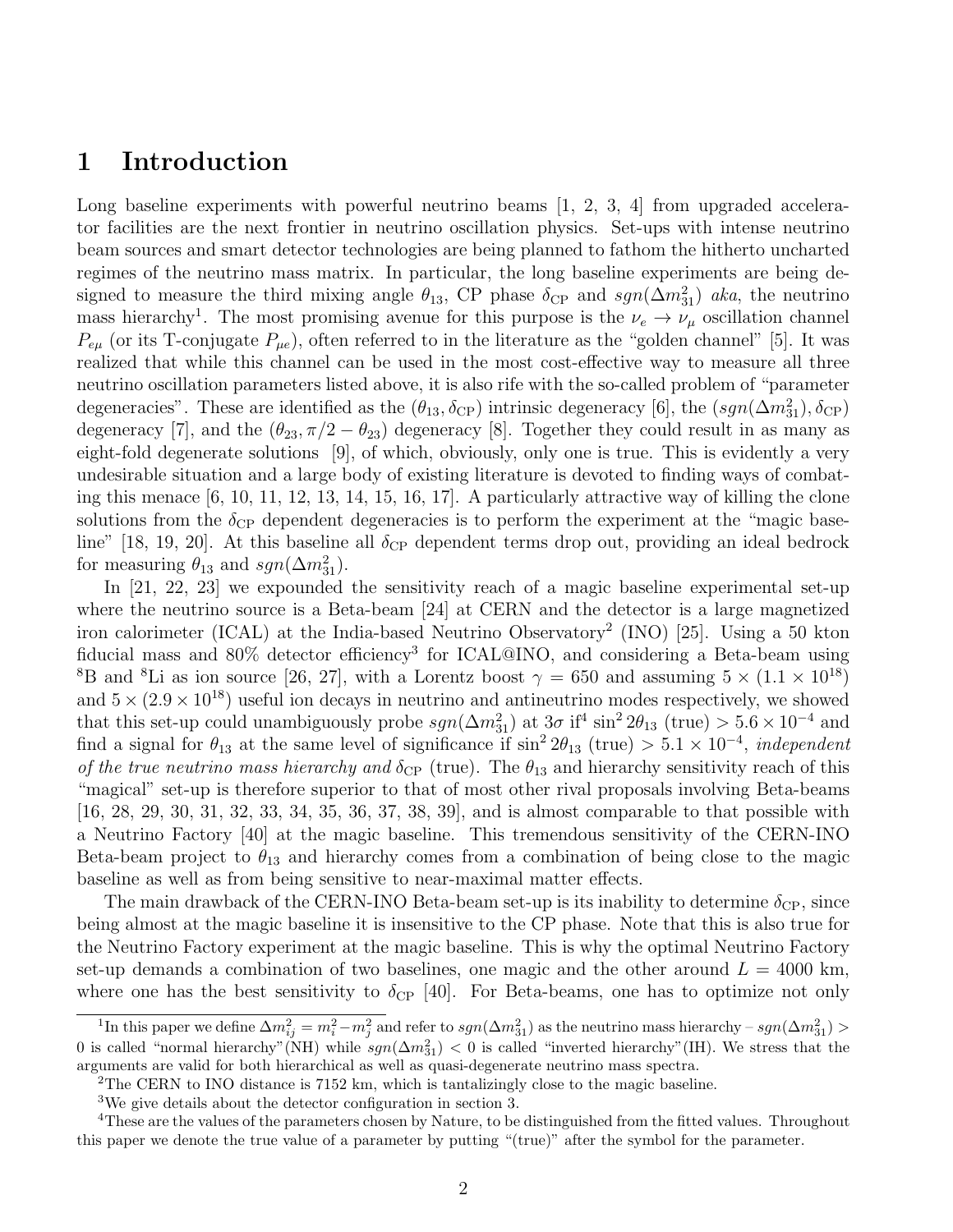on  $\gamma$ , the baseline L, and the luminosity, but also on the choice of the source ions. A detailed optimization study has revealed that for intermediate values of  $\gamma$ , one would preferentially use <sup>8</sup>B and <sup>8</sup>Li at the magic baseline for the mass hierarchy, <sup>18</sup>Ne and <sup>6</sup>He at an intermediate baseline of  $L = 600 - 900$  km for CP violation, and either <sup>18</sup>Ne and <sup>6</sup>He at the intermediate baseline or <sup>8</sup>B and <sup>8</sup>Li at the magic baseline for the  $\sin^2 2\theta_{13}$  discovery [41].

In this paper we consider a two-baseline Beta-beam set-up, one with  $L = 7152$  km, the CERN-INO baseline, and another with  $L = 730$  km which is the CERN-Gran Sasso (LNGS) distance. For the CERN-INO case <sup>8</sup>B and <sup>8</sup>Li are the preferred source ions and we take  $\gamma = 650$ . For the CERN-LNGS set-up, on the other hand, we choose the <sup>18</sup>Ne and <sup>6</sup>He ions and allow their  $\gamma$  to vary between 250-650<sup>5</sup> in order to examine the dependence of the sensitivity on the value of the boost factor. Since the <sup>8</sup>B and <sup>8</sup>Li ions would produce multi-GeV neutrino beams for  $\gamma = 650$ , we use a 50 kton iron calorimeter (ICAL) for the longer baseline at INO and call this set-up CERN-ICAL@INO. For the intermediate baseline option, since we are interested in the lower energy <sup>18</sup>Ne and <sup>6</sup>He ions, we assume a 50 kton Totally Active Scintillator Detector (TASD) in order to harness the low energy events required for better CP sensitivity. We present results for  $5\times(1.1\times10^{18})$  and  $5\times(2.9\times10^{18})$  useful ion decays in neutrino and antineutrino modes respectively for both baseline set-ups. We also show the projected sensitivity if one achieves statistics that are larger by a factor of 10. Since the statistics depend on the product of the size of the detector, the exposure time, detector efficiency and the number of useful ion decays, this one order of magnitude increase could come from a combination of enhanced performance in any of the factors mentioned above. In particular, it might be possible to have 10 times larger useful ion decays per year in the storage ring [43]. ICAL@INO could also be upgraded to 100 kton.

Note that while most of our figures and discussion in the text would explicitly be for the CERN-LNGS intermediate baseline set-up, we also present results for the case where a <sup>18</sup>Ne and <sup>6</sup>He Beta-beam is shot from CERN to the Boulby mine in the United Kingdom (see [38] and references therein). The CERN-Boulby distance is 1050 km, and one can check from Fig. 5 of [41] that the CP sensitivity for this baseline is only marginally weaker than that for  $L = 730$ km. Therefore, when combined with the CERN-INO data, we expect similar performance for this baseline option as well.

In some sense this work is a part of an ongoing international exercise in sharpening the full capability of long baseline Beta-beam experiments to explore neutrino properties. In addition to the work discussed earlier in the Introduction, some of the milestones on this route can be identified as the CERN-MEMPHYS proposal [16, 28, 29], its variants with higher  $\gamma$  [32, 33], using a cocktail of sources [37], detector options, etc.

While the best CP violation sensitivity comes with <sup>18</sup>Ne and <sup>6</sup>He as source at our chosen intermediate baseline, it might be more convenient and less demanding to use the same set of ions at both the baselines. The optimal baseline for CP studies with  ${}^{8}B$  and  ${}^{8}Li$  was seen to be around 1000-2000 km in [41]. In [31], the authors proposed a set-up with this scenario where they

<sup>&</sup>lt;sup>5</sup>With the existing facilities at CERN, one will be able to accelarate <sup>6</sup>He to only about  $\gamma = 150$ . This corresponds to a boost factor of about 250 for  $18$ Ne and 280 for  $8B$ , due to the different charge to mass ratios for these ions. However, with the "Super-SPS", an upgraded version of the SPS with super-conducting magnets [33, 30] it should be possible to accelarate <sup>6</sup>He to  $\gamma = 350$ , which corresponds to  $\gamma = 575$  for <sup>18</sup>Ne and  $\gamma = 650$  for <sup>8</sup>B. The Tevatron at Fermilab could produce a Beta-beam with similar boost factors. Higher acceleration at CERN would require the use of the LHC itself, with  $\gamma > 1000$  possible [42].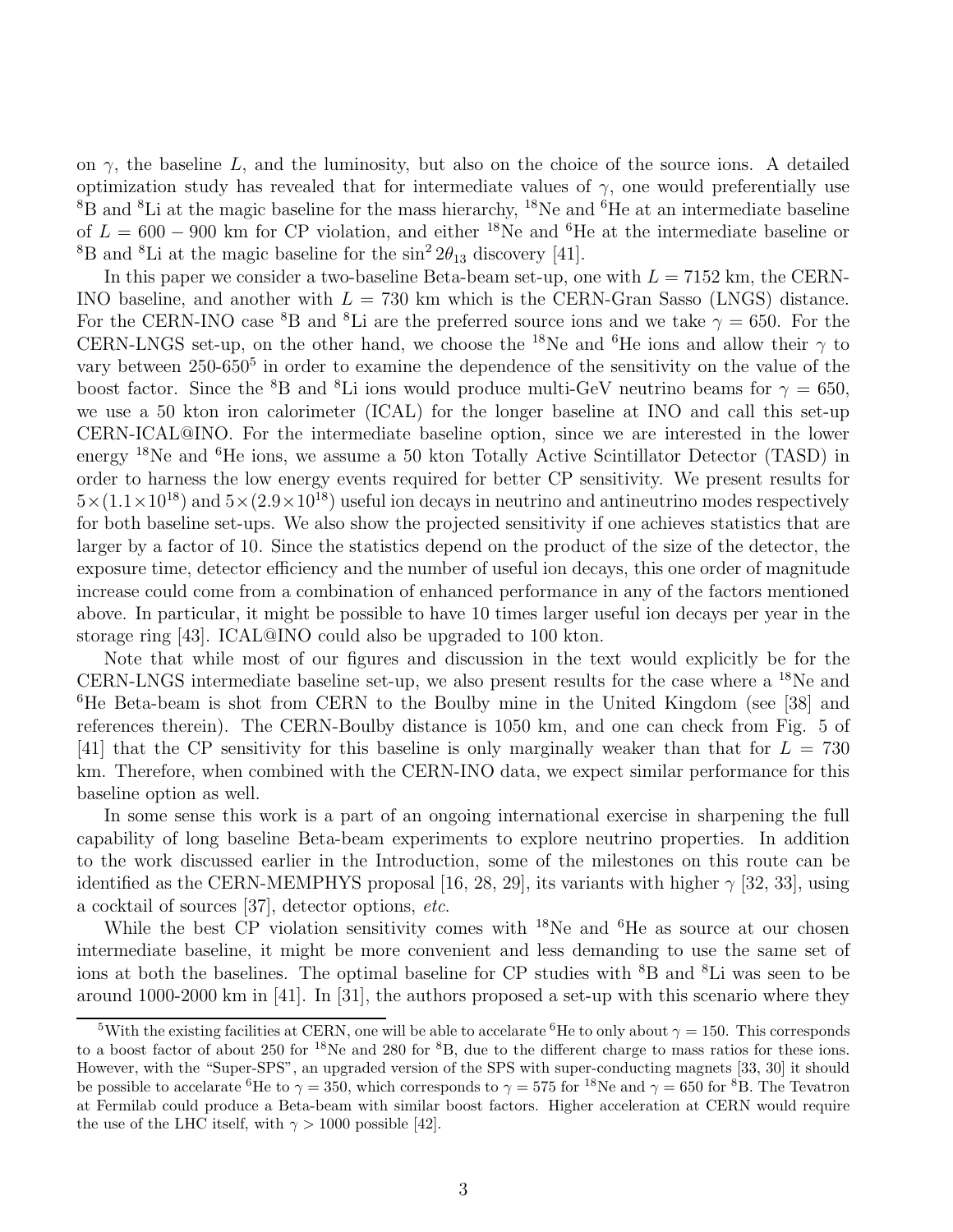considered a two-baseline combination with a longer  $L \approx 7000$  km and a shorter  $L \approx 2000$  km. A  $\gamma = 350$  Beta-beam produced by <sup>8</sup>B and <sup>8</sup>Li as source ions feeds both detectors and they consider up to  $5 \times (10 \times 10^{18})$  total useful ion decays in both neutrino and antineutrino modes. They consider 50 kton of magnetized iron as the end detector for both baselines. In this set-up the mass hierarchy can be discovered if  $\sin^2 2\theta_{13}$  (true) > 3 × 10<sup>-4</sup> and CP violation can be established for 70% of the possible  $\delta_{\rm CP}$  (true) values if  $\sin^2 2\theta_{13}$  (true) > 10<sup>-3</sup>. Signal for the mixing angle itself could be observed for  $\sin^2 2\theta_{13}$  (true) >  $1 \times 10^{-4}$ . For  $5 \times (2 \times 10^{18})$  total useful decays, which is comparable to our standard luminosity, the corresponding reaches are  $\sin^2 2\theta_{13}$  (true)  $\gtrsim 10^{-3}$  for the mass hierarchy, and  $\sin^2 2\theta_{13}$  (true)  $\approx 8 \times 10^{-4}$  for discovering  $\theta_{13}$ . CP violation sensitivity gets severely restricted and deteriorates, especially for  $\delta_{\text{CP}}$  (true) = 270°. The poor CP reach for lower luminosity comes due to the choice of  ${}^{8}B$  and  ${}^{8}Li$  as source ions (see [41] for a detailed discussion). Since much better CP sensitivity for plausible luminosity and  $\gamma$  can be achieved with the <sup>18</sup>Ne and <sup>6</sup>He combination, we will exclusively use them for our intermediate baseline option of CERN to LNGS. Since our chosen  $\gamma$  is larger, we also achieve sensitivity to mass hierarchy and  $\theta_{13}$  which is better by at least an order of magnitude for the same number of useful ions decays.

The paper is organized as follows. In the next section we briefly discuss the oscillation probability for the golden channel and highlight the magic baseline behavior. The experimental set-up which we consider is outlined in the subsequent section. In the following section we explore the prospects of the TASD@LNGS detector, in a stand-alone mode, for exploring CP violation. This is to set the stage for the next section where the results of a combined two-baseline analysis are presented with emphasis on the sensitivities to CP violation,  $\theta_{13}$ , and the neutrino mass hierarchy. We end by summarizing the results for our combined CERN-INO and CERN-LNGS set-ups and make a comparative discussion of this set-up vis-a-vis the combined CERN-INO and CERN-Boulby set-up. We also compare our set-up against the one studied in [31] and discuss the pros and cons of the two proposals. Some remarks about the beam related as well as atmospheric neutrino backgrounds are collected in the Appendix.

### 2 Golden channel oscillations

For the results presented in this paper we have calculated the neutrino oscillation probability in matter exactly, using the PREM profile for the Earth matter density [44]. However, for elucidating the behavior of neutrino oscillations as a function of baseline and/or neutrino energy, it is useful to exploit the approximate analytic formula for the golden channel probability  $P_{e\mu}$  in matter [45,] 46, 47], keeping terms only up to second order in the small quantities  $\theta_{13}$  and  $\alpha = \Delta m_{21}^2 / \Delta m_{31}^2$ [5, 48]

$$
P_{e\mu} \simeq \sin^2 \theta_{23} \sin^2 2\theta_{13} \frac{\sin^2[(1-\hat{A})\Delta]}{(1-\hat{A})^2}
$$
  
\n
$$
\pm \alpha \sin 2\theta_{13} \sin 2\theta_{12} \sin 2\theta_{23} \sin \delta_{\text{CP}} \sin(\Delta) \frac{\sin(\hat{A}\Delta)}{\hat{A}} \frac{\sin[(1-\hat{A})\Delta]}{(1-\hat{A})}
$$
  
\n
$$
+ \alpha \sin 2\theta_{13} \sin 2\theta_{12} \sin 2\theta_{23} \cos \delta_{\text{CP}} \cos(\Delta) \frac{\sin(\hat{A}\Delta)}{\hat{A}} \frac{\sin[(1-\hat{A})\Delta]}{(1-\hat{A})}
$$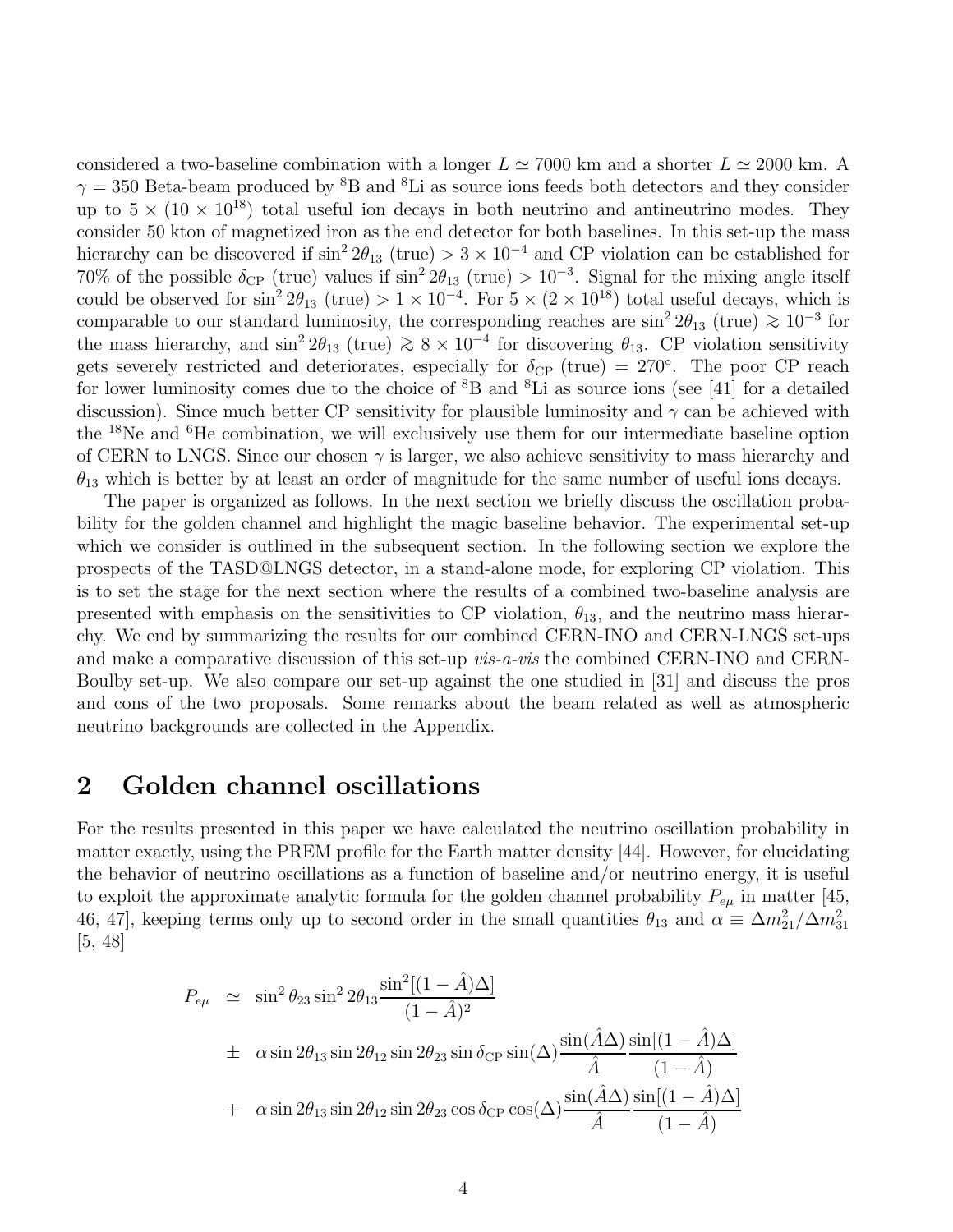$$
+\quad \alpha^2\cos^2\theta_{23}\sin^22\theta_{12}\frac{\sin^2(\hat{A}\Delta)}{\hat{A}^2},\tag{1}
$$

where

$$
\Delta \equiv \frac{\Delta m_{31}^2 L}{4E}, \quad \hat{A} \equiv \frac{A}{\Delta m_{31}^2}, \quad A = \pm 2\sqrt{2}G_F N_e E. \tag{2}
$$

Above,  $A$  is the matter potential, expressed in terms of the electron density  $N_e$  and the (anti)neutrino energy  $E$ ; the '+' sign refers to neutrinos while the ' $-$ ' to antineutrinos.

From Eq. (1) it is apparent that at a baseline for which

$$
\sin(\hat{A}\Delta) \simeq 0,\tag{3}
$$

the oscillation probability is insensitive to  $\delta_{\text{CP}}$ . This defines the "magic baseline". As noted, the CERN-INO distance closely matches this baseline and it has been shown in earlier work [21, 22, 23] that this ensures a high sensitivity at the same time to the determination of  $\theta_{13}$  and the extraction of the neutrino mass hierarchy. In this work, we examine the benefits which accrue from combining two Beta-beam experiments both with the source at CERN, one with the detector at INO and the other located at an appropriate distance where the impact of CP violation is prominent. Taking a cue from an optimization analysis of such Beta-beam set-ups [41], this second detector is assumed to be at Gran Sasso.

We will refer to Eqs. (1) and (2) from time to time to identify the physics underlying the results which we present later.

## 3 The Experimental Set-up

The number of (anti)muon events in the ith energy bin in the detector is given by

$$
N_i = \frac{T n_n f_{ID} \epsilon}{4\pi L^2} \int_0^{E_{\text{max}}} dE \int_{E_{A_i}^{\text{min}}}^{E_{A_i}^{\text{max}}} dE_A \phi(E) \,\sigma_{\nu_\mu}(E) R(E, E_A) P_{e\mu}(E) , \tag{4}
$$

where T is the total running time,  $n_n$  is the number of target nucleons in the detector,  $f_{ID}$  is the charge identification efficiency (meaningful only for the magnetized iron detector),  $\epsilon$  is the detector efficiency and  $R(E, E_A)$  is the energy resolution function of the detector, which we assume is a Gaussian. For muon (antimuon) events,  $\sigma_{\nu_{\mu}}$  is the neutrino (antineutrino) interaction cross-section. The quantities  $E$  and  $E_A$  are the true and reconstructed (anti)neutrino energies respectively. The quantity  $\phi(E)$  is the (anti)neutrino Beta-beam flux produced at the source, with Lorentz boost  $\gamma$ and L is the baseline.

### 3.1 The Source Ions

The technological challenge for producing the Beta-beam involves creating, bunching, accelerating and storing beta unstable radioactive ions [49, 50]. A pure and intense  $\nu_e$  and/or  $\bar{\nu}_e$  beam is produced when these highly accelerated ions decay along the straight sections of the storage ring.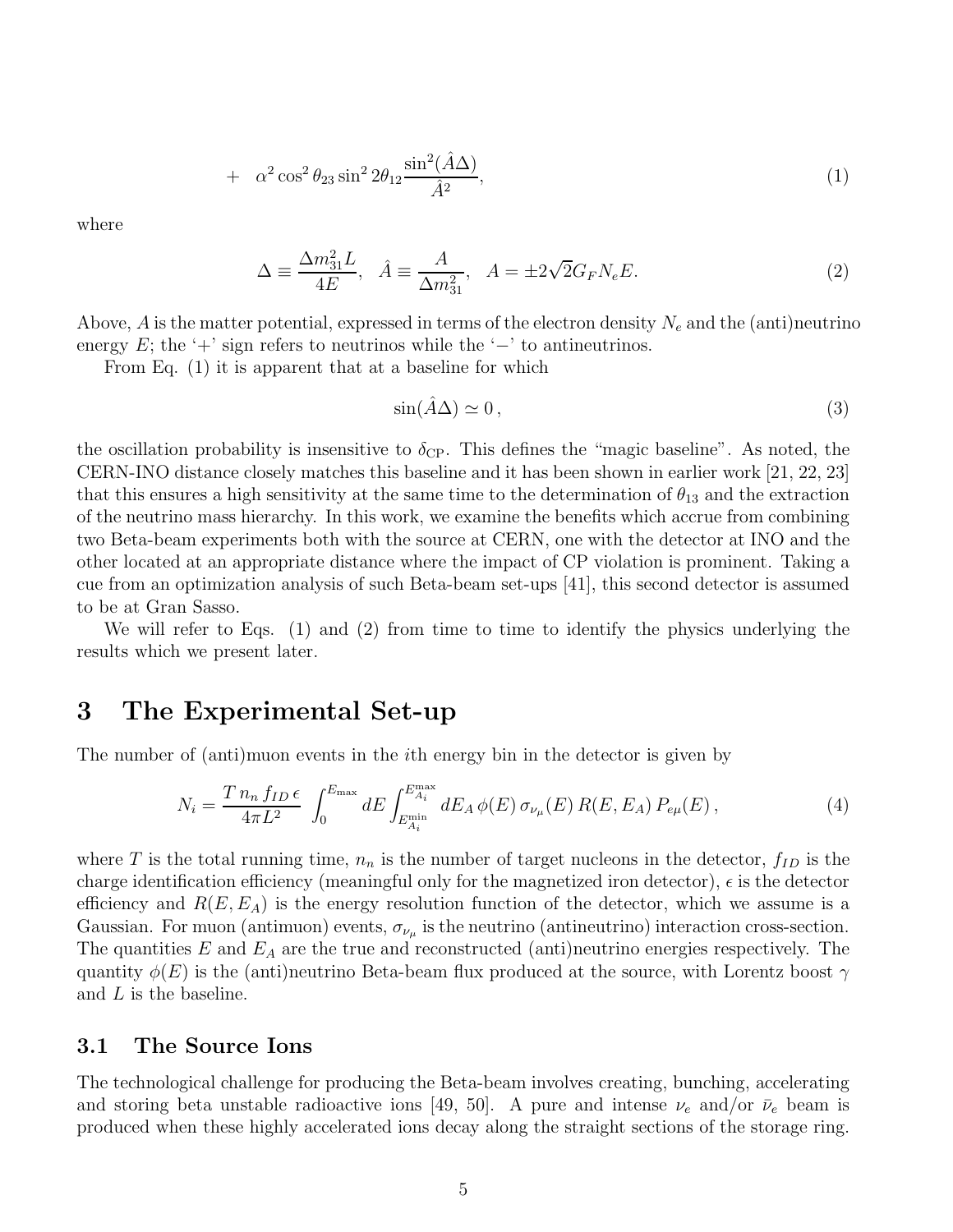| Ion            |      | MeV   |           | Decay fraction | Beam          |
|----------------|------|-------|-----------|----------------|---------------|
| $^{18}_{10}Ne$ | 2.41 | 3.92  | 820.37    | $92.1\%$       | $\nu_e$       |
| ${}^{6}_{2}He$ |      | 4.02  | 934.53    | 100%           | $\bar{\nu}_e$ |
| ξB             |      | 14.43 | 600872.07 | 100\%          | $\nu_e$       |
| šLi            | 20   | 13.47 | 425355.16 | 100%           | $\nu_e$       |

Table 1: Beta decay parameters: lifetime  $\tau$ , electron total end-point energy  $E_0$ , f-value and decay fraction for various ions [51].

The choice of ions is governed by a number of factors which include their end-point energy, lifetime, production rate and their charge to mass ratios. Two sets of source ions have been identified as plausible candidates for the production of a Beta-beam. The most widely discussed ions are <sup>18</sup>Ne and <sup>6</sup>He for  $\nu_e$  and  $\bar{\nu}_e$  beam respectively. The alternative set of ions which have also been considered extensively in the recent literature are <sup>8</sup>B and <sup>8</sup>Li for  $\nu_e$  and  $\bar{\nu}_e$  beam respectively. We present in Table 1 the relevant details of the properties of these ions. We note that the main difference between the two sets lies in their total end-point energies –  ${}^{8}B$  ( ${}^{8}Li$ ) has an end-point energy,  $E_0$ , which is 3.68 (3.35) times that of <sup>18</sup>Ne (<sup>6</sup>He). The Beta-beam flux spectrum depends solely on  $\gamma$  and  $E_0$  and the energy of the beam is often crucial in determining the type of physics that can be explored. We therefore reiterate the following points [41, 4]:

- Since the peak neutrino energy is roughly given as  $\gamma E_0$ , the boost factor needed for <sup>18</sup>Ne (<sup>6</sup>He) should be about 3.68 (3.35) times that needed by  ${}^{8}B$  ( ${}^{8}Li$ ) in order to achieve the same neutrino peak energy.
- Since the total number of neutrinos peaked in the forward direction, *i.e.*, towards the detector, roughly goes as  $\gamma^2$ , larger  $\gamma$  enhances the flux. Higher boost factors are therefore preferred.
- The reference number of useful decays which we use for antineutrinos  $(2.9 \times 10^{18} \text{ per year})$ is larger than that for neutrinos  $(1.1 \times 10^{18} \text{ per year})$ . The ratio between the two just about compensates for the smaller antineutrino interaction cross section in matter. So, roughly, this results in a symmetry between the  $\nu$  and  $\bar{\nu}$  data.

We have seen in [22, 23] that the higher end-point energy of  ${}^{8}B$  and  ${}^{8}Li$  allows these ions to produce Beta-beams with peak energy in the multi-GeV regime, where one obtains near-resonant matter effects for the near-magic baseline. This can be achieved with plausible values of  $\gamma$ , and results in remarkable sensitivity to  $\theta_{13}$  and  $sgn(\Delta m_{31}^2)$ . Indeed this set of ions emerged as the preferred choice for the magic baseline after a thorough scan of plausible  $\gamma$  values [41]. As mentioned before, the  $\delta_{\rm CP}$  sensitivity is smothered at the magic baseline. It was seen in [41] that intermediate baselines are far superior for CP studies. It was further noted that CP sensitivity with <sup>18</sup>Ne and <sup>6</sup>He is much better than that with <sup>8</sup>B and <sup>8</sup>Li. Therefore, we take <sup>8</sup>B and <sup>8</sup>Li as source ions for the CERN-INO baseline and <sup>18</sup>Ne and <sup>6</sup>He as the source ions for the CERN-LNGS baseline. We will fix the Lorentz boost of <sup>8</sup>B and <sup>8</sup>Li for CERN-INO as  $\gamma = 650$  and will study the impact of  $\gamma$  for <sup>18</sup>Ne and <sup>6</sup>He at the shorter baseline.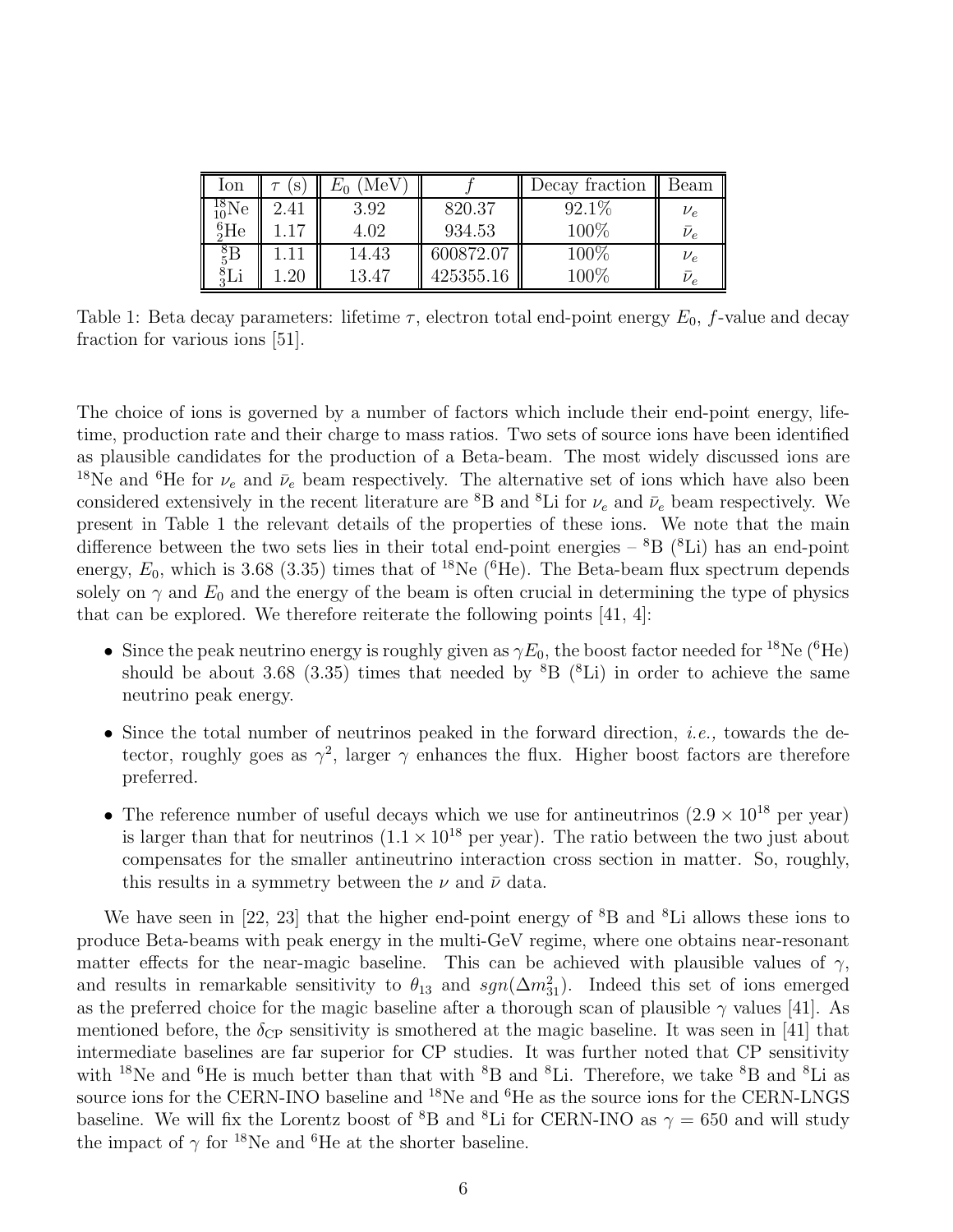| Detector Characteristics                    | <b>ICAL@INO</b><br>(Only $\mu^{\pm}$ ) | TASD@LNGS<br>$(\text{Both } \mu^{\pm} \& e^{\pm})$                                     |
|---------------------------------------------|----------------------------------------|----------------------------------------------------------------------------------------|
| Total Mass                                  | 50 kton                                | 50 kton                                                                                |
| Energy threshold                            | $1 \text{ GeV}$                        | $0.5 \text{ GeV}$                                                                      |
| Detection Efficiency $(\epsilon)$           | 80\%                                   | $80\%~(\mu^{\pm})~\&~20\%~(e^{\pm})$                                                   |
| Charge Identification Efficiency $(f_{ID})$ | 95%                                    | No CID                                                                                 |
| Energy Resolution $(\sigma)$ (GeV)          | 0.15E(GeV)                             | $0.03\sqrt{E(\text{GeV})}$ for $\mu^{\pm}$<br>$0.06\sqrt{E(\text{GeV})}$ for $e^{\pm}$ |
| <b>Bin Size</b>                             | $1 \text{ GeV}$                        | $0.2 \text{ GeV}$                                                                      |
| Background Rejection                        | 0.0001                                 | 0.001                                                                                  |
| Signal error                                | $2.5\%$                                | $2.5\%$                                                                                |
| Background error                            | $5\%$                                  | $5\%$                                                                                  |

Table 2: Detector characteristics used in the simulations. The bin size is kept fixed, while the number of bins is varied according to the maximum energy.

Throughout this work we deal with results obtained by combining data from neutrino and antineutrino beams. Further, we ascribe the same Lorentz boost  $\gamma$  to both beams. It has to be borne in mind that the charge to mass ratios,  $(Z/A)$ , of the source ions are not the same (see Table 1), and so the same boost cannot be achieved if the ions run simultaneously in a ring. Note, however,

$$
\left(\frac{Z}{A}\right)_{s_{\mathcal{B}}} : \left(\frac{Z}{A}\right)_{s_{\mathcal{N}e}} = \left(\frac{Z}{A}\right)_{s_{\mathcal{L}i}} : \left(\frac{Z}{A}\right)_{s_{\mathcal{H}e}} = 9 : 8
$$
\n<sup>(5)</sup>

Consequently, if the two neutrino (antineutrino) source ions are run simultaneously in the ring in which the <sup>8</sup>B (<sup>8</sup>Li) ions have a Lorentz boost  $\gamma = 650$ , then the <sup>18</sup>Ne (<sup>6</sup>He) source ions will have a  $\gamma$  of 575. Of course, these are but sample boost factors for illustrating the feature that simultaneous run configurations are possible for the chosen source ions, with the proviso that the (<sup>8</sup>B and <sup>8</sup>Li) pair have a different value of  $\gamma$  related to that of the (<sup>18</sup>Ne and <sup>6</sup>He) pair.

#### 3.2 The ICAL@INO detector

The ICAL detector at INO will be a 50 kton magnetized iron calorimeter with Resistive Plate Chambers (RPCs) serving as the active elements [25]. The first phase of this detector (starting around 2012) will focus on atmospheric neutrino measurements. The entire ICAL detector will be split into 3 modules, each of which would be of dimension  $16 \text{ m} \times 16 \text{ m} \times 12 \text{ m}$ . The detector structure consists of iron layers of 6 cm thickness with a 2 cm gap between layers wherein the glass RPCs will be interleaved. The detector would be magnetized by a field of about 1 Tesla. The detector characteristics that we have used for our simulation are shown in Table 2. It is planned that ICAL@INO will be upgraded to 100 kton in the future. Number of expected muon (or antimuon) events can be calculated using Eq. (4).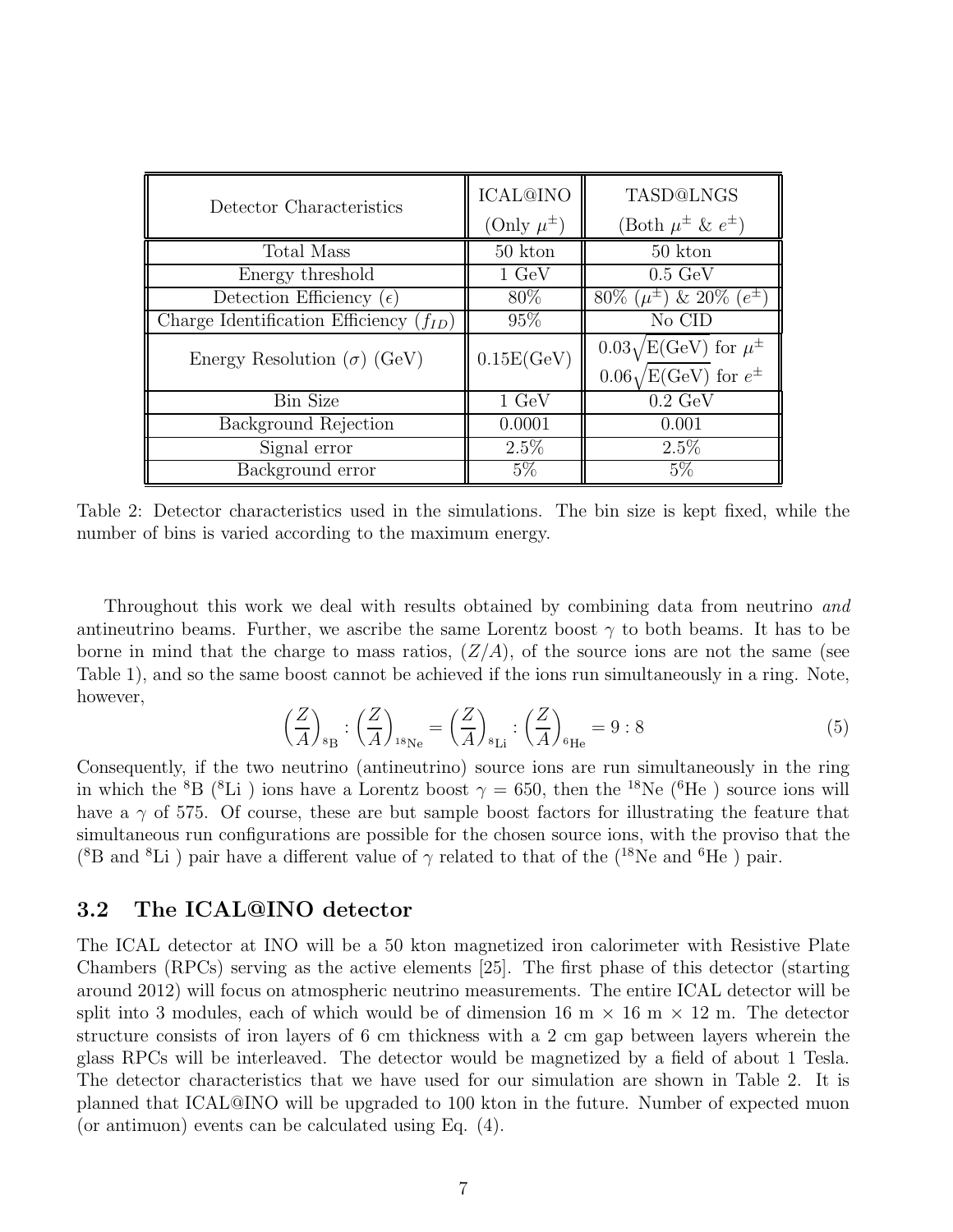

Figure 1: Total event rates expected in 5 years at the CERN-TASD@LNGS set-up assuming  $1.1 \times 10^{18}$  and  $2.9 \times 10^{18}$  useful decays per year for <sup>18</sup>Ne and <sup>6</sup>He, respectively. The left panel shows the dependence on the boost factor at  $\sin^2 2\theta_{13} = 10^{-3}$ , while the right panel depicts the variation with  $\sin^2 2\theta_{13}$  for a fixed  $\gamma = 500$ . Results are shown for four values of  $\delta_{\rm CP}$ : 0°, 90°, 180°, and 270◦ for both neutrinos (thick broken lines) and antineutrinos (thin broken lines). Normal hierarchy has been assumed. In the left panel, the vertical line corresponds to  $\gamma = 575$  (see text) and the solid curves are the effective neutral current backgrounds for neutrinos (thick red lines) and antineutrinos (thin red lines).

### 3.3 The TASD@LNGS detector

For the CERN-LNGS baseline we will be working with a 50 kton TASD. A scintillator detector has several virtues. It has good detection efficiency for muons, can support a low energy threshold and has excellent energy resolution. It can also detect electrons but with a lower efficiency. On the flip side, unlike in the iron calorimeter, there is no charge identification. The detector characteristics we have assumed [2, 35] are listed in Table 2. One can see from the Table that the background suppression capability of a TASD is also expected to be one order poorer than that of an iron calorimeter detector<sup>6</sup>. The effect of this on the results is discussed later. However, the biggest advantage of TASD over iron calorimeters is its much lower threshold energy. This helps in eliminating the clone solutions and hence delivers better CP sensitivity.

We begin with some remarks about the performance of the CERN-TASD@LNGS Beta-beam set-up in isolation before turning to our main theme, namely, a combined analysis of the results from two detectors at different baselines. The number of useful ion decays that we choose as reference values are  $(1.1 \times 10^{18})$  per year for <sup>18</sup>Ne and  $(2.9 \times 10^{18})$  per year for <sup>6</sup>He. For comparison we also present results obtained using luminosities one order higher than these reference values. We combine data from  $\nu$  and  $\bar{\nu}$  runs, and assume that both are at the same Lorentz boost  $\gamma$ . The

<sup>&</sup>lt;sup>6</sup>This can be traced to the fact that in scintillator detectors hadrons travel farther before they stop or decay, enhancing the possibility that they mimic the signal. The lack of charge identification is also a handicap in this regard.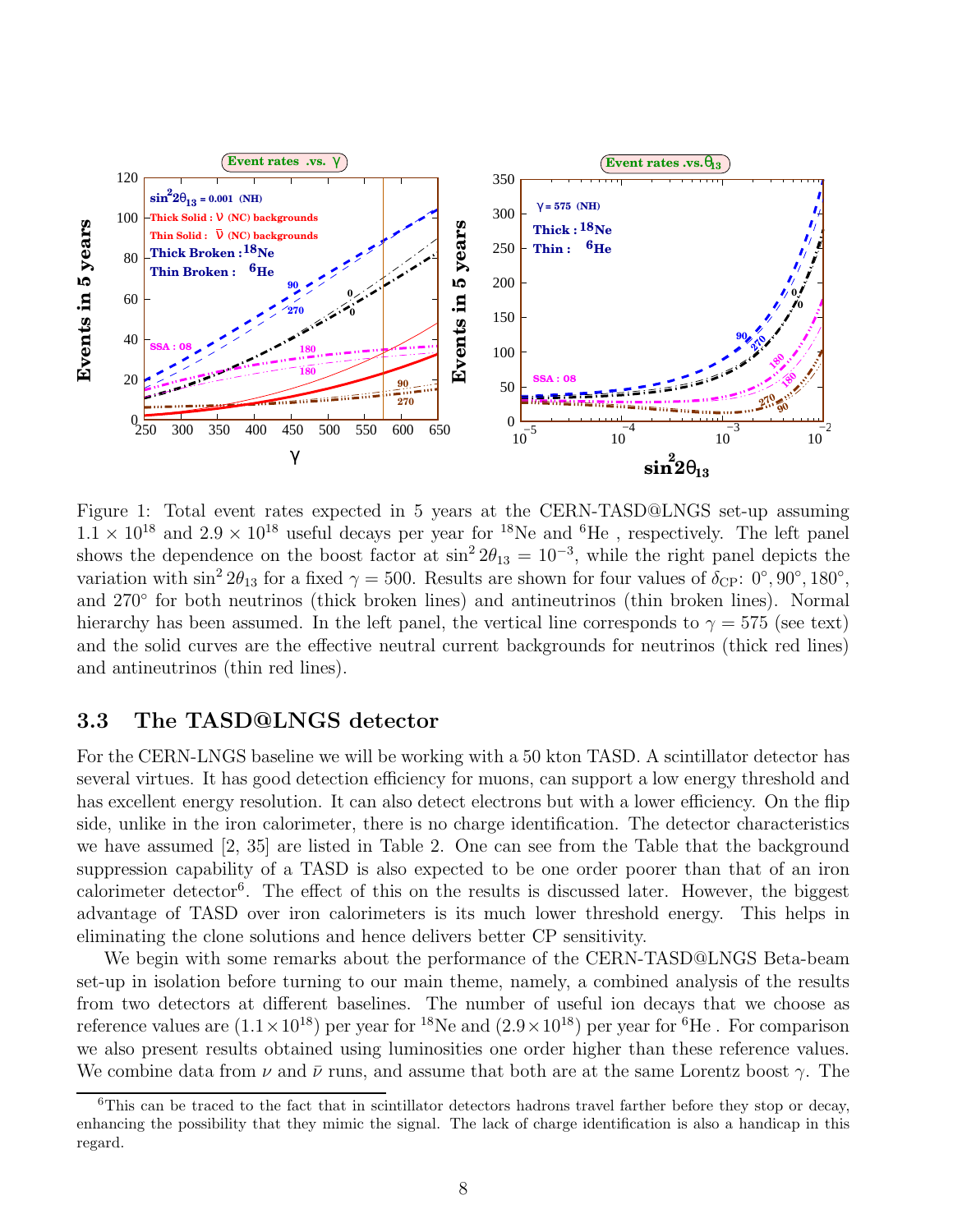values of the oscillation parameters and the earth's matter density profile that we use are listed in Table 3.

In Fig. 1 the five-year (anti)muon event rates for the TASD detector at Gran Sasso are shown. In the left panel the number of events is shown as a function of  $\gamma$  for  $\sin^2 2\theta_{13} = 10^{-3}$  while in the right panel it is shown as a function of  $\sin^2 2\theta_{13}$  when  $\gamma$  is fixed at 575. In both panels results are shown for both  $\nu$  and  $\bar{\nu}$  beams. Normal neutrino mass hierarchy has been assumed. Notice that in both panels, to a good approximation, the number of events for neutrinos for any  $\delta_{\rm CP}$ closely matches that for antineutrinos but with CP phase  $-\delta_{\text{CP}}$ . This behavior can be readily understood from Eq. (1). At the CERN-LNGS shorter baseline, matter effects are small and hence  $A \ll 1$  in Eq. (2). It follows that the  $\delta_{\rm CP}$  dependence of the probabilities can be expressed as  $P_{e\mu} \simeq A_0 + A_- \sin \delta_{\rm CP} + A_+ \cos \delta_{\rm CP}$  and  $P_{\bar{e}\bar{\mu}} \simeq A_0 - A_- \sin \delta_{\rm CP} + A_+ \cos \delta_{\rm CP}$ , where  $A_0, A_\pm$ are independent of  $\delta_{\text{CP}}$ , whence the symmetry is manifest. In the left panel, the increase in the number of events with increasing Lorentz boost  $\gamma$  is a consequence of the resultant enhancement of the on-axis flux as well as the higher energy of the beam. The reason why neutrino event rates are higher for  $\delta_{\rm CP} = 90^{\circ}$  and  $0^{\circ}$  compared to that for  $\delta_{\rm CP} = 180^{\circ}$  and  $270^{\circ}$  can be easily seen from the above expressions. One can explicitly check that  $A_+$  and  $A_-$  are positive, which means that for  $\delta_{\rm CP} = 180^\circ$  and 270° number of events are given by a difference of two positive terms while for  $\delta_{\text{CP}} = 90^{\circ}$  and  $0^{\circ}$  they come as the corresponding sum. The reason why the slope of the curves for  $\delta_{\text{CP}} = 180^{\circ}$  and  $\delta_{\text{CP}} = 270^{\circ}$  (90°) for neutrinos (antineutrinos) is relatively smaller than that of  $\delta_{\text{CP}} = 0^{\circ}$  and  $\delta_{\text{CP}} = 90^{\circ}$  (270°) for neutrinos (antineutrinos) can be understood from a similar reasoning. The behavior of the number of events with  $\sin^2 2\theta_{13}$  (right panel) is not difficult to explain. As  $\sin^2 2\theta_{13}$  increases from a near-zero value, first the 2nd and 3rd terms in Eq. (1), which are linear in  $\sin 2\theta_{13}$  and are dependent on  $\delta_{\rm CP}$ , begin to contribute. Beyond a certain point, the first term takes over leading to the increasing behavior for all curves in the right panel.

For the purpose of illustration, in the left panel of Fig. 1 we also present the  $\nu$  and  $\bar{\nu}$  NC background estimates. Notice that the background is quite significant for the entire range of  $\gamma$ . We have also indicated the point corresponding to  $\gamma = 575$ , which, as discussed earlier, is the  $\gamma$ for <sup>18</sup>Ne (<sup>6</sup>He) ions when they are run in the same storage ring as <sup>8</sup>B (<sup>8</sup>Li) with the  $\gamma$  for the latter being 650.

Note that in our analysis for this detector, we have also included the information from the  $P_{ee}$  and  $P_{\bar{e}\bar{e}}$  channels, albeit with the reduced detector efficiency (see Table 2) of only 20% for electrons. The number of electron events can be calculated using Eq. (4), by making appropriate changes to the oscillation probability and cross-sections. However, as was noted in [13, 14], this channel has hardly any sensitivity to  $\theta_{13}$  and mass ordering at low baselines like the one under discussion. It is independent of  $\delta_{\text{CP}}$ .

# 4 CP sensitivity: CERN-TASD@LNGS Set-up

The goal of this work is to explore the power of a two-detector Beta-beam experiment to unravel neutrino mass parameters. The detector at the magic baseline is insensitive to the CP phase  $\delta_{\text{CP}}$ and so the main emphasis of the closer detector will be to address this issue. To set the stage for the full two-detector analysis, in this section we discuss the CERN-TASD@LNGS combination as a stand-alone set-up for exploring CP violation.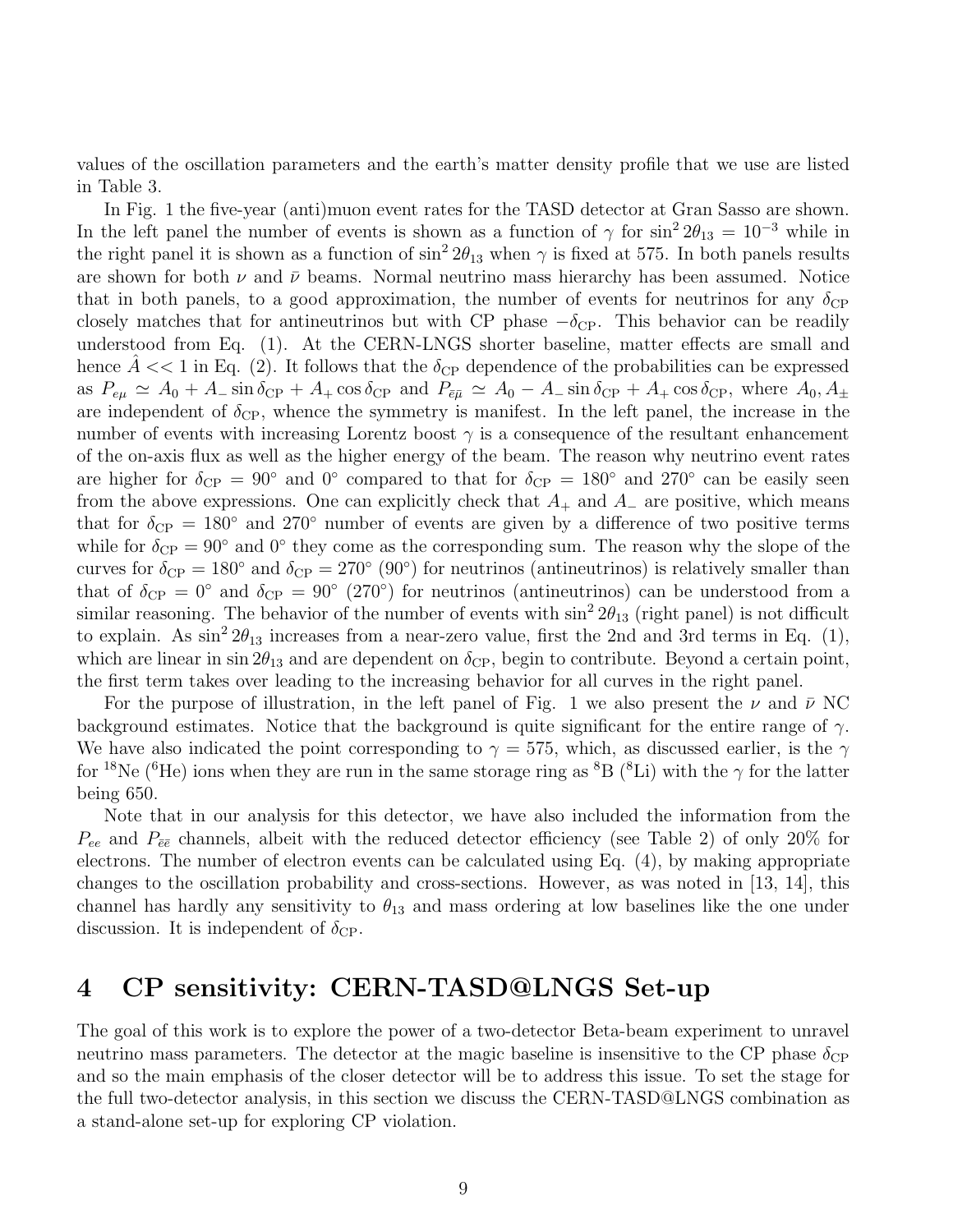| Benchmark Values                                                   | $1\sigma$ estimated error           |
|--------------------------------------------------------------------|-------------------------------------|
| $ \Delta m_{31}^2(\text{true})  = 2.5 \times 10^{-3} \text{ eV}^2$ | $\sigma( \Delta m_{31}^2 ) = 1.5\%$ |
| $\sin^2 2\theta_{23}$ (true) = 1.0                                 | $\sigma(\sin^2 2\theta_{23}) = 1\%$ |
| $\Delta m_{21}^2(\text{true}) = 8.0 \times 10^{-5} \text{ eV}^2$   | $\sigma(\Delta m_{21}^2) = 2\%$     |
| $\sin^2 \theta_{12}$ (true) = 0.31                                 | $\sigma(\sin^2\theta_{12})=6\%$     |
| $\rho(\text{true}) = 1 \text{ (PREM)}$                             | $\sigma(\rho) = 5\%$                |

Table 3: Chosen benchmark values of the oscillation parameters and the earth matter density profile and their  $1\sigma$  estimated error.

The  $3\sigma$  sensitivity to "maximal CP violation" is presented in Fig. 2 as a function of the boost factor  $\gamma$ : these are the (red) solid curves marked "CG" in both panels. This performance indicator is defined as follows. We generate the data for  $\delta_{\text{CP}}$  (true) = 90° (left panel) or  $\delta_{\text{CP}}$  (true) = 270° (right panel), while in theory we allow  $\delta_{\rm CP}$  to be 0° and 180°. We marginalize over the normalization of the PREM density profile and all other oscillation parameters, including the neutrino mass hierarchy. The lowest value of  $\sin^2 2\theta_{13}$  (true) which allows us to rule out at  $3\sigma$  a CP conserving theory (both 0◦ and 180◦ ) when CP is maximally violated in Nature, is plotted in the figure as the sensitivity reach for maximal CP violation.

The close similarity of the sensitivity reaches displayed in the two panels of Fig. 2 is in line with expectation<sup>7</sup>. From the approximate symmetry

$$
P_{e\mu} \longleftrightarrow P_{\bar{e}\bar{\mu}} \quad \text{under} \quad \delta_{\text{CP}} \longleftrightarrow -\delta_{\text{CP}} \tag{6}
$$

noted earlier from Eq. (1), and recalling that the data involves  $\nu$  as well as  $\bar{\nu}$  beams, it is to be expected that results for  $\delta_{\text{CP}}$  (true) = 90° and  $\delta_{\text{CP}}$  (true) = 270° will be almost identical<sup>8</sup>. More explicitly, the statistics for  $\delta_{\text{CP}}$  (true) = 270° is comparatively poor for neutrinos with NH true, which is made up by the higher statistics for antineutrinos. The effect of the relatively lower statistics for neutrinos shows up mainly as additional degeneracies. As discussed in the previous section, the better energy resolution and lower threshold of the TASD results in an amelioration of the correlation and degeneracies and the islands appearing in Fig. 5 of [41] are absent here.

We have assumed NH to be the true mass hierarchy in these plots. This is not expected to be a serious issue as at this baseline matter effects are small. In fact, the symmetry in Eq. (6) becomes exact if in addition to  $\delta_{\text{CP}} \leftrightarrow -\delta_{\text{CP}}$  the neutrino mass hierarchy is also flipped. In view of this, for IH true, the left (right) panel of Fig. 2 would match with  $\delta_{CP}$  (true) = 270° ( $\delta_{CP}$  (true) = 90°). Of course, this argument rests on Eq. (1), which is an approximation, while the results are based on the exact expressions. We have checked that indeed taking IH to be true gives very similar results.

It is seen from Fig. 2 that in both panels the sensitivity reach for maximal CP violation improves sharply with  $\gamma$  initially, and then it more or less saturates beyond  $\gamma \gtrsim 500$ . This can be

 $7$ This feature was also noted in [41] where the detector was a 50 kton magnetized iron calorimeter.

<sup>&</sup>lt;sup>8</sup>This symmetrical behavior breaks down for larger values of  $\sin^2 2\theta_{13}$  (true). See later.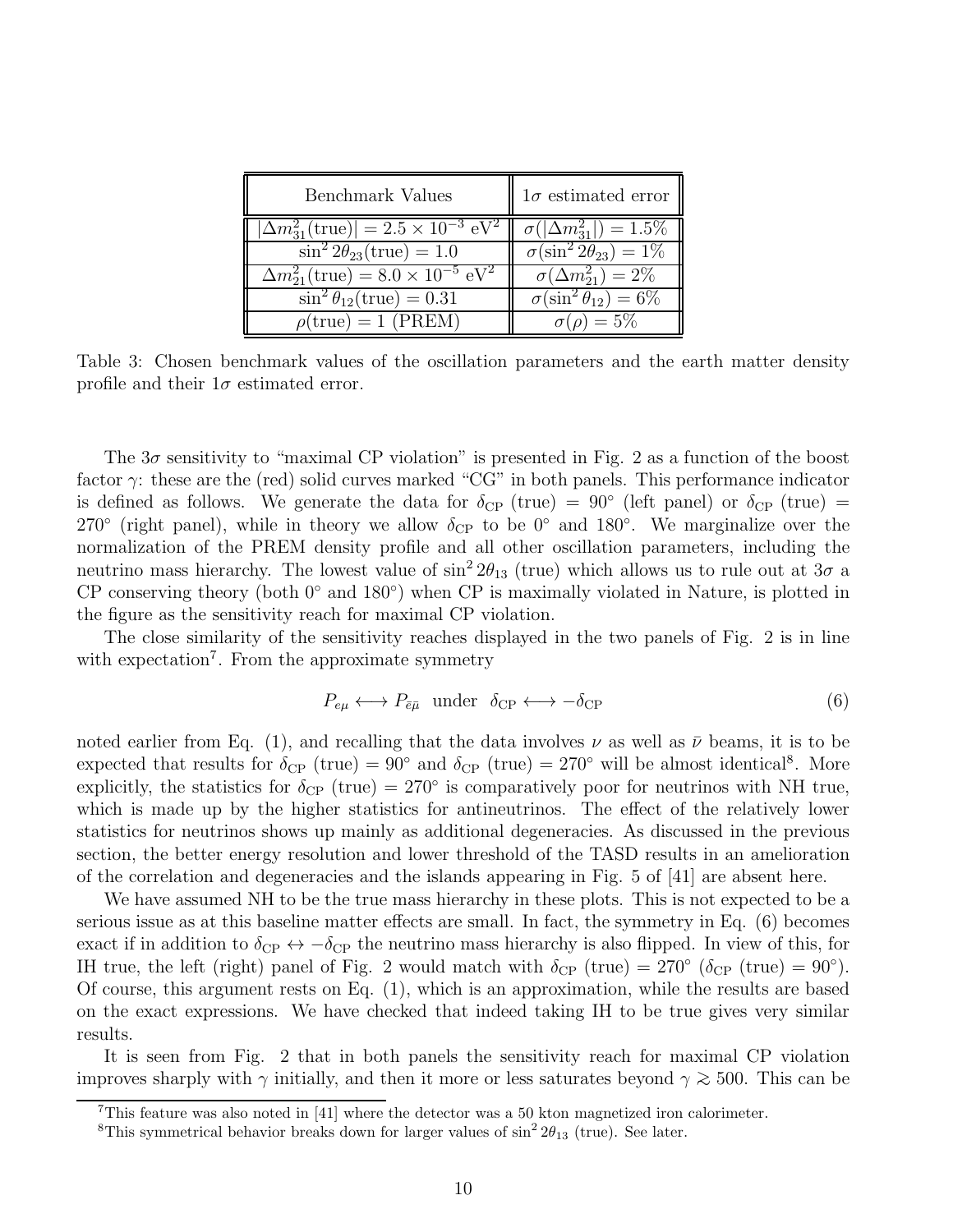

Figure 2: The  $3\sigma \sin^2 2\theta_{13}$  (true) reach for sensitivity to "maximal CP violation". The red solid curves (marked as 'CG') are for the CERN-TASD@LNGS alone while the blue dashed lines (marked as 'CG+CI') are for the combined data from CERN-TASD@LNGS and CERN-ICAL@INO. The results are shown as a function of the Lorentz boost for <sup>18</sup>Ne and <sup>6</sup>He (taken same for both ions), for  $\delta_{\text{CP}}$  (true) = 90° (left panel) and  $\delta_{\text{CP}}$  (true) = 270° (right panel). Thick lines (marked "High") are for  $5 \times (1.1 \times 10^{19})$  useful <sup>18</sup>Ne and <sup>8</sup>B decays and  $5 \times (2.9 \times 10^{19})$  useful <sup>6</sup>He and <sup>8</sup>Li decays, while thin lines (marked "St") are for  $5 \times (1.1 \times 10^{18})$  and  $5 \times (2.9 \times 10^{18})$ useful ion decays respectively.

understood as follows. For  $L = 730 \text{ km}$ ,  $P_{e\mu}$  peaks around 1.5 GeV, and is very small beyond ~ 3 GeV. For <sup>18</sup>Ne and <sup>6</sup>He ions, the peak (anti)neutrino energy reaches 1.5 GeV for  $\gamma \simeq 430$ . For  $\gamma > 430$ , while the peak energy shifts linearly to higher values and the total flux increases as  $\gamma^2$ , the flux at the energy  $E \simeq 1.5$  where  $P_{e\mu}$  is high remains roughly the same (cf. Fig. 1 of [41]). Therefore, for all  $\gamma > 430$  we do not see any marked improvement.

In Fig. 2 results are shown for the standard luminosity as well as for the case where the total statistics is increased by a factor of ten. Increasing the luminosity has a significant impact on the sensitivity of the experiment. From the figure one can read off that for  $\gamma = 575$  and  $\delta_{\rm CP}$  (true) = 90°, CP violation can be discovered at  $3\sigma$  for  $\sin^2 2\theta_{13}$  (true) >  $1.6 \times 10^{-4}$  for the standard luminosity and for  $\sin^2 2\theta_{13}$  (true) >  $1.97 \times 10^{-5}$  if luminosity is increased by a factor of ten. For  $\delta_{\rm CP}$  (true) = 270°, these limits are only slightly worse, namely,  $\sin^2 2\theta_{13}$  (true) >  $1.8 \times 10^{-4}$ and  $\sin^2 2\theta_{13}$  (true) >  $2.03 \times 10^{-5}$ , respectively. Note that the results are for the NH true case but, as discussed earlier, for IH true the numbers will hardly change.

In Fig. 3 we show the impact of changing the detector characteristics on the maximal CP violation sensitivity of the TASD@LNGS set-up. The sensitivity is shown in this figure as a function of  $\gamma$  for a 5-year run with the reference choices of the  $(\nu, \bar{\nu})$  luminosities. The left panel shows the effect of changing the background fraction from the standard assumed value of 10<sup>-3</sup> (red solid lines). We have shown for comparison results for background fractions of 10<sup>-2</sup> (black dashed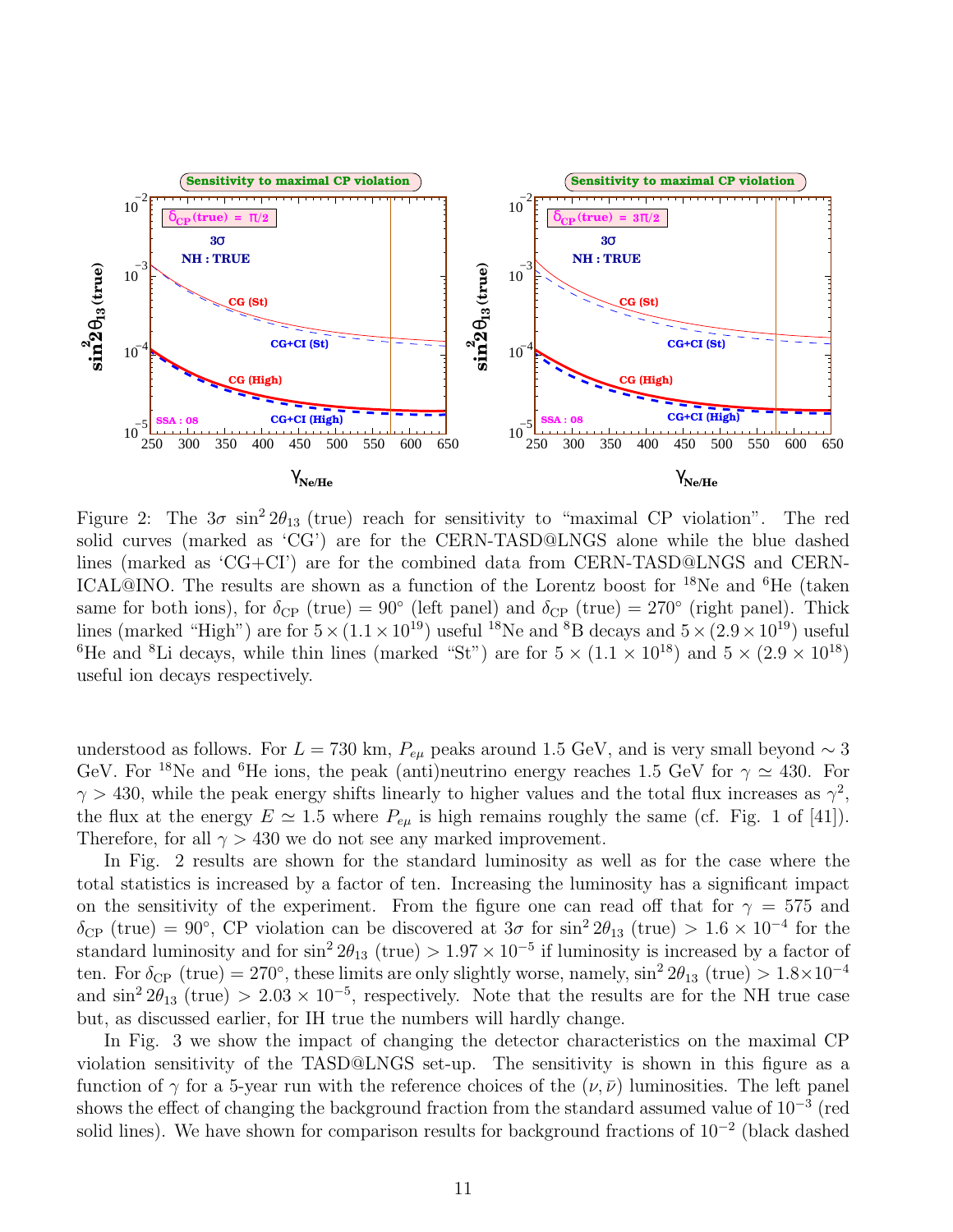

Figure 3: Effect of changing the detector characteristics on the "maximal CP violation" sensitivity. The left panel shows the impact of changing the background fraction to one-tenth or ten times the reference value of 10<sup>-3</sup> (red solid curves). Results are shown for  $\delta_{\rm CP}$  (true) = 90° by thick lines and  $\delta_{\rm CP}$  (true) = 270° by thin lines. The location of  $\gamma = 575$  is also shown. The right panel shows the effect on changing the detector threshold. Results for  $\delta_{CP}$  (true) = 90° are shown in the inset. The red solid curve corresponds to a threshold of 500 MeV while the blue dashed, black-dot-dashed, and pink triple-dot-dashed curves correspond to thresholds of 1 GeV, 1.25 GeV, and 1.5 GeV, respectively.

lines) and  $10^{-4}$  (blue triple-dotted-dashed lines). We conclude (at  $\gamma = 575$ ) that while lowering the background fraction by a factor of 10 improves the sensitivity by a factor of 1.7, a 10-fold increase in the background would deteriorate the sensitivity by a factor of 6. Right panel of the figure shows the impact of changing the detector threshold on the CP sensitivity. Increasing the threshold could help us in reducing the backgrounds<sup>9</sup>. We see that for  $\delta_{\text{CP}}$  (true) = 270° increasing the detector threshold results in the appearance of degenerate solutions. For  $\delta_{\rm CP}$  (true) = 90° (inset) the effect is less severe; however, the sensitivity falls for both choices of  $\delta_{\rm CP}$  (true) as the threshold is increased. The appearance of clone solutions (multiple solutions for the same  $\gamma$  at different values of  $\sin^2 2\theta_{13}$  (true)) when the threshold is increased beyond 1 GeV reflects the important role of lower energy (*i.e.*, lower oscillation wavelength) neutrinos in this analysis. A strength of the scintillator detector is the scope of inclusion of the low energy data by virtue of the permissible lower threshold. We have also studied the effect of changing the bin size of the data on the CP sensitivity of our experimental set-up. We find the bin size as large as 1 GeV could also be accommodated without significantly deteriorating the CP violation sensitivity of the experiment.

Fig. 2 gives the "maximal CP violation" sensitivity reach, i.e., the ability to distinguish  $\delta_{\text{CP}}$  (true) = 90° or 270° from no CP violation using the CERN-TASD@LNGS detector. These

<sup>&</sup>lt;sup>9</sup>The atmospheric neutrino background would be larger at lower energies. Even backgrounds from neutral current events could be reduced by going to higher threshold.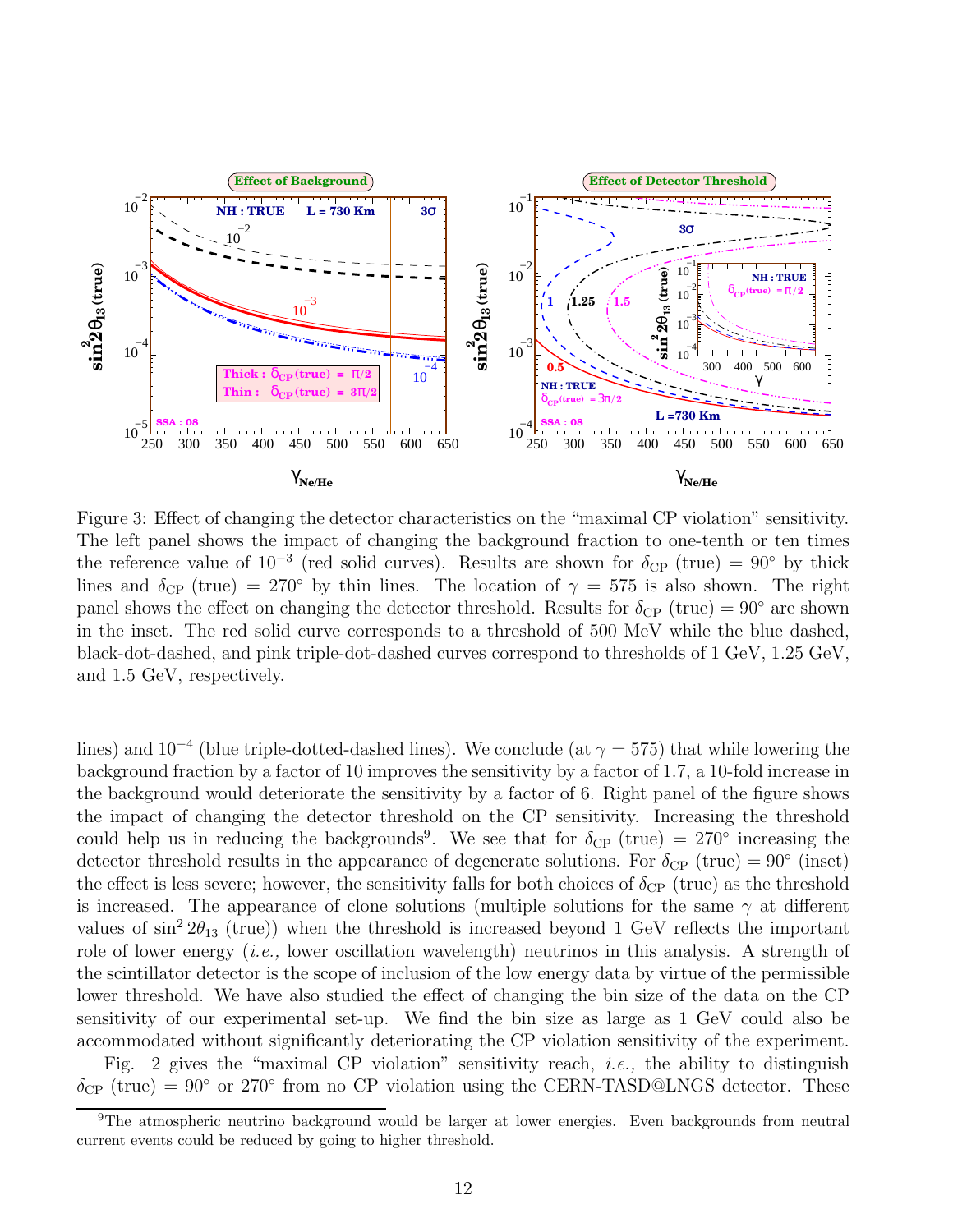

Figure 4: The area enclosed by the curves represents the  $3\sigma$  range of  $\delta_{CP}$  (true) as a function of  $\sin^2 2\theta_{13}$  (true) for which the data can be used to rule out the CP-conserving scenario using the CERN-Gran Sasso reference TASD set-up with <sup>18</sup>Ne and <sup>6</sup>He as source ions. The Lorentz boost (the same for both ions) is fixed at 575. Results are shown for 5 years run with the reference luminosity (blue dashed curves) as well as for a luminosity which is one order higher (red solid curves).

choices of  $\delta_{\text{CP}}$  (true) are the extremal ones. What about other values of  $\delta_{\text{CP}}$  (true)? In Fig. 4 we show for  $\gamma = 575$ , the range of  $\delta_{\rm CP}$  (true) as a function of  $\sin^2 2\theta_{13}$  (true) for which one can use the data to rule out no CP violation at the  $3\sigma$  level. We show results with  $5 \times (1.1 \times 10^{18})$  and  $5\times(2.9\times10^{18})$  useful ion decays in neutrino and antineutrino modes respectively (the blue dashed curves) as well as those with one order of magnitude enhanced number of events in both channels (red solid curves). At the sensitivity reach values of  $\sin^2 2\theta_{13}$  (true) displayed in Fig. 2, this range is reduced to two points. The range grows rapidly as  $\sin^2 2\theta_{13}$  (true) increases to about  $1 \times 10^{-3}$ beyond which it saturates, except for the kinks in the third and fourth quadrants of  $\delta_{\rm CP}$  (true) around  $\sin^2 2\theta_{13}$  (true) =  $1 \times 10^{-2}$ , which arise from clone solutions. For  $\sin^2 2\theta_{13}$  (true)  $\geq 10^{-3}$  we should be able to discover CP violation for 64% of the possible  $\delta_{\rm CP}$  (true) values for the standard luminosity. If luminosity was enhanced by a factor of 10, this would improve to 88% of the possible  $\delta_{\rm CP}$  (true) values. In fact, for 10 times larger statistics, CP violation can be discovered for 64% of the possible  $\delta_{\rm CP}$  (true) values for  $\theta_{13}$  as low as  $\sin^2 2\theta_{13}$  (true)  $\geq 8 \times 10^{-5}$ .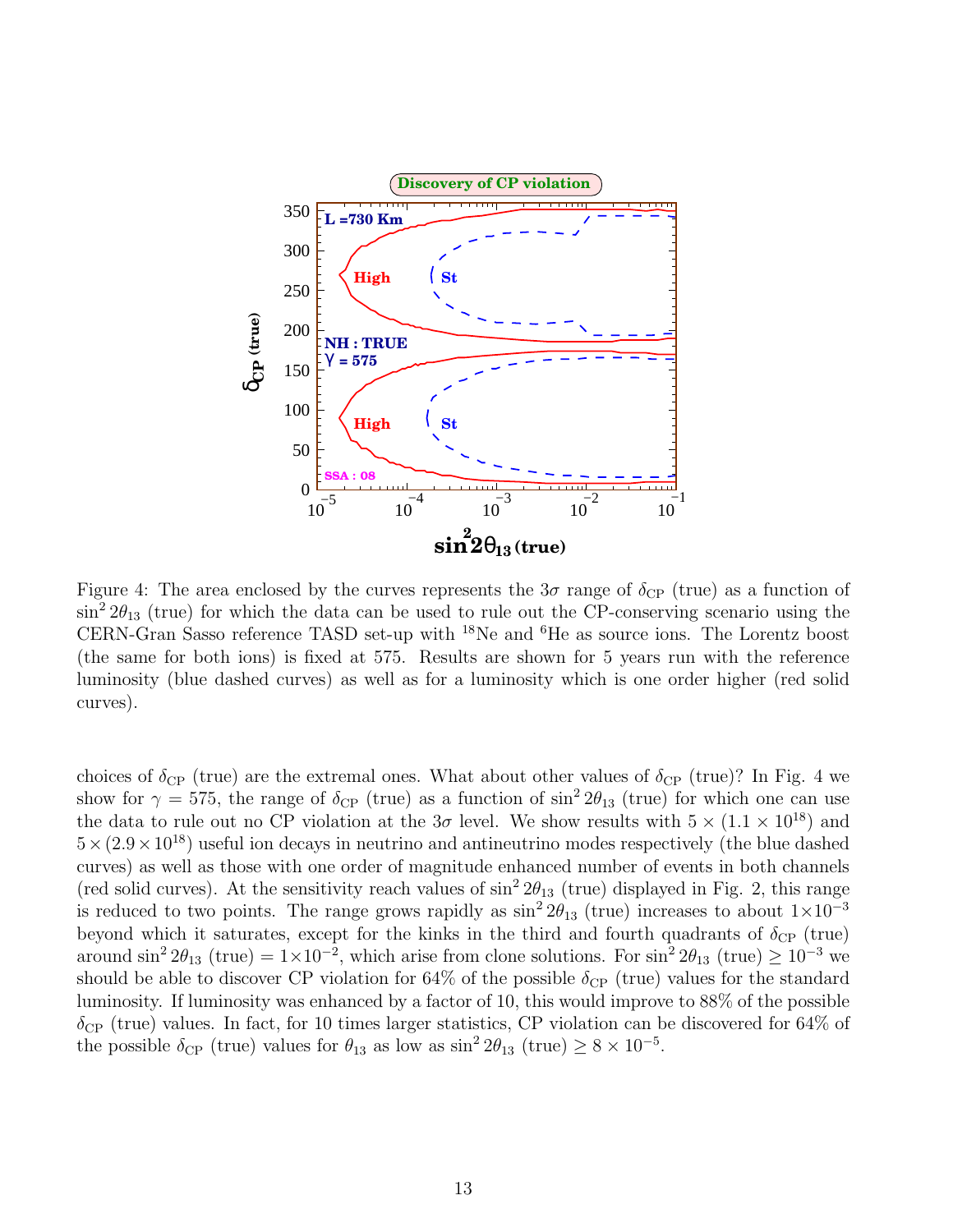

Figure 5: The left and right panels depict the  $sgn(\Delta m_{31}^2)$  sensitivity reach and the  $\sin^2 2\theta_{13}$ sensitivity reach, respectively, at  $3\sigma$  as a function of the boost factor for <sup>18</sup>Ne and <sup>6</sup>He. In both panels, the red solid lines are for CERN-TASD@LNGS alone while the blue dashed lines are for the combined data from CERN-ICAL@INO and CERN-TASD@LNGS. Results for  $\delta_{CP}$  (true) =  $\pi/2$ and  $3\pi/2$  are shown. Thick lines are for  $5\times(1.1\times10^{19})$  useful <sup>18</sup>Ne and <sup>8</sup>B decays and  $5\times(2.9\times10^{19})$ useful <sup>6</sup>He and <sup>8</sup>Li decays, while thin lines are for  $5 \times (1.1 \times 10^{18})$  and  $5 \times (2.9 \times 10^{18})$  useful ion decays respectively. The sensitivity reaches for the CERN-ICAL@INO set-up alone are indicated for both luminosities (for  $\delta_{\text{CP}}$  (true) = 0 in the left panel) by arrows on the right side of the panels. The location of  $\gamma = 575$  is shown.

# 5 Two-baseline combined results

We are now in a position to discuss the benefits accruing from combining the results of the two detectors: one at a near-magic baseline distance and the other located 730 km from the source. We discuss in turn the sensitivity reaches of this combined set-up to maximal CP violation,  $\sin^2 2\theta_{13}$ , and the mass hierarchy.

Recall that the very long baseline detector is a magnetized iron calorimeter at the India-based Neutrino Observatory at a distance of 7152 km from CERN. For this detector we consider <sup>8</sup>B and <sup>8</sup>Li as the source ions for  $\nu$  and  $\bar{\nu}$  beams and we assume that both are accelerated to a reference Lorentz boost  $\gamma = 650$ . The reference choice for the number of useful <sup>8</sup>B (<sup>8</sup>Li) ion decays is  $5 \times (1.1 \times 10^{18})$   $(5 \times (2.9 \times 10^{18}))$ . We also show results for a 10 times enhanced luminosity.

### 5.1 CP Sensitivity of the Combined Set-up

We first probe the impact of adding the data from the CERN-ICAL@INO set-up on the sensitivity reach in  $\sin^2 2\theta_{13}$  (true) for maximal CP violation. We chose to use the CERN-LNGS baseline with <sup>18</sup>Ne and <sup>6</sup>He as source ions since it was shown in [41] to be the ideal set-up for probing  $\delta_{\rm CP}$ . In Fig. 2 is shown (blue dashed curves) the impact of adding the CERN-ICAL@INO  ${}^{8}B$  and  ${}^{8}Li$  results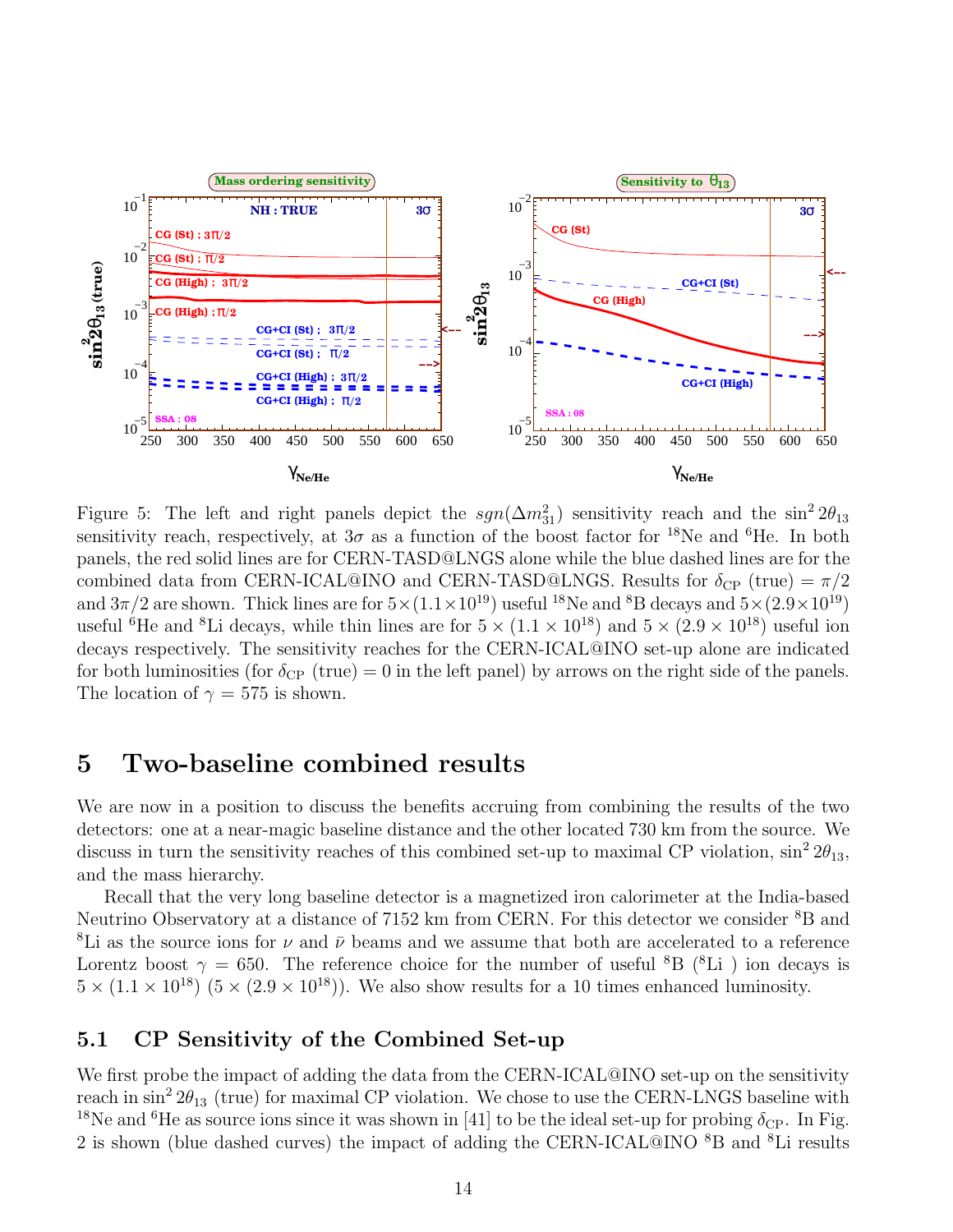on the sensitivity to maximal CP violation. It is seen that there is insignificant improvement in the sensitivity. We can conclude that the CERN-LNGS baseline, which is the optimal choice as a stand-alone set-up for CP measurements, remains so after the addition of the new magic baseline data. This should not be surprising since at the magic baseline there is no  $\delta_{\text{CP}}$  dependence, and the CP violation measurement of the 730 km experiment is almost devoid of parameter degeneracies.

# 5.2 The sgn $(\Delta m_{31}^2)$  Sensitivity Reach

Next, we consider the potential of the two-baseline Beta-beam set-up to explore the nature of the neutrino mass hierarchy. The " $sgn(\Delta m_{31}^2)$  sensitivity reach" is defined as the range of values of  $\sin^2 2\theta_{13}$  (true) for which the experiment could rule out the wrong hierarchy at  $3\sigma$ . We show this as a function of the boost of the  $^{18}$ Ne and  $^{6}$ He ions in the left panel of Fig. 5. The boost for the <sup>8</sup>B and <sup>8</sup>Li source ions for CERN-ICAL@INO is fixed at  $\gamma = 650$ . We have shown results for  $\delta_{\rm CP}$  (true) = 90° and 270° and assuming NH to be true. The solid lines show the  $sgn(\Delta m_{31}^2)$ sensitivity of CERN-TASD@LNGS alone while the dashed lines give the sensitivity when the two data sets are combined. The  $sgn(\Delta m_{31}^2)$  sensitivity reaches for the CERN-ICAL@INO set-up with  $\gamma = 650$  with the standard and enhanced luminosities (for  $\delta_{CP}$  (true) = 0) are indicated in the figure by arrows. In Table 4 we give for a fixed  $\gamma$ , the sensitivity reach in  $\sin^2 2\theta_{13}$  (true) for determining the mass hierarchy for the single and combined baseline set-ups considered in this paper. A comparison with the sensitivity reach envisaged for the optimized two-baseline neutrino factory from Ref. [4] is also given for comparison. From the figure and the table we note that the hierarchy sensitivity is rather poor for the CERN-TASD@LNGS set-up alone since the baseline is not large enough to capture enough matter effect and is almost independent of the value of  $\gamma$ . As shown in [23], the CERN-ICAL@INO experiment has a very good hierarchy sensitivity. Notice the near-independence on  $\delta_{\text{CP}}$  (true) – a feature of the magic baseline. For the combined two-baseline set-up we achieve an exceptional sensitivity such that (for  $\delta_{\text{CP}}$  (true) = 90°) the mass hierarchy could be determined at  $3\sigma$  if  $\sin^2 2\theta_{13}$  (true) >  $2.7 \times 10^{-4}$  and  $4.64 \times 10^{-5}$  for the standard and ten times enhanced luminosity respectively. All results presented are for NH true, however, we have checked that results with IH true are similar.

# 5.3 The  $\sin^2 2\theta_{13}$  Sensitivity Reach

Finally, we turn to the expected sensitivity of the combined set-up to  $\theta_{13}$ . We define the performance indicator " $\sin^2 2\theta_{13}$  sensitivity reach" as follows. We generate the data at  $\sin^2 2\theta_{13}$  (true) = 0 and determine the values of  $\sin^2 2\theta_{13}$  that could fit this data within a chosen confidence level, allowing all oscillation parameters, including  $\delta_{\rm CP}$  and the mass hierarchy, to vary freely in the fit. We also marginalize over the normalization of the PREM density profile. This is applicable when the experiment has observed no  $\theta_{13}$  driven signal and at best can put an upper limit on the still allowed sin<sup>2</sup>  $2\theta_{13}$ . The  $3\sigma$  projected sin<sup>2</sup>  $2\theta_{13}$  sensitivity as a function of  $\gamma$  for <sup>18</sup>Ne and <sup>6</sup>He is shown in the right panel of Fig. 5. The boost of <sup>8</sup>B and <sup>8</sup>Li for the CERN-ICAL@INO data is fixed at  $\gamma = 650$ . The red solid lines in the figure show the  $\sin^2 2\theta_{13}$  sensitivity for CERN-TASD@LNGS alone, while the dashed lines are what we expect by combining the two data sets. The sensitivity reach in  $\sin^2 2\theta_{13}$  for the CERN-ICAL@INO is given in Table 4 and is indicated in the figure by an arrow. As can be seen from Table 4, the sensitivity reach for CERN-TASD@LNGS alone is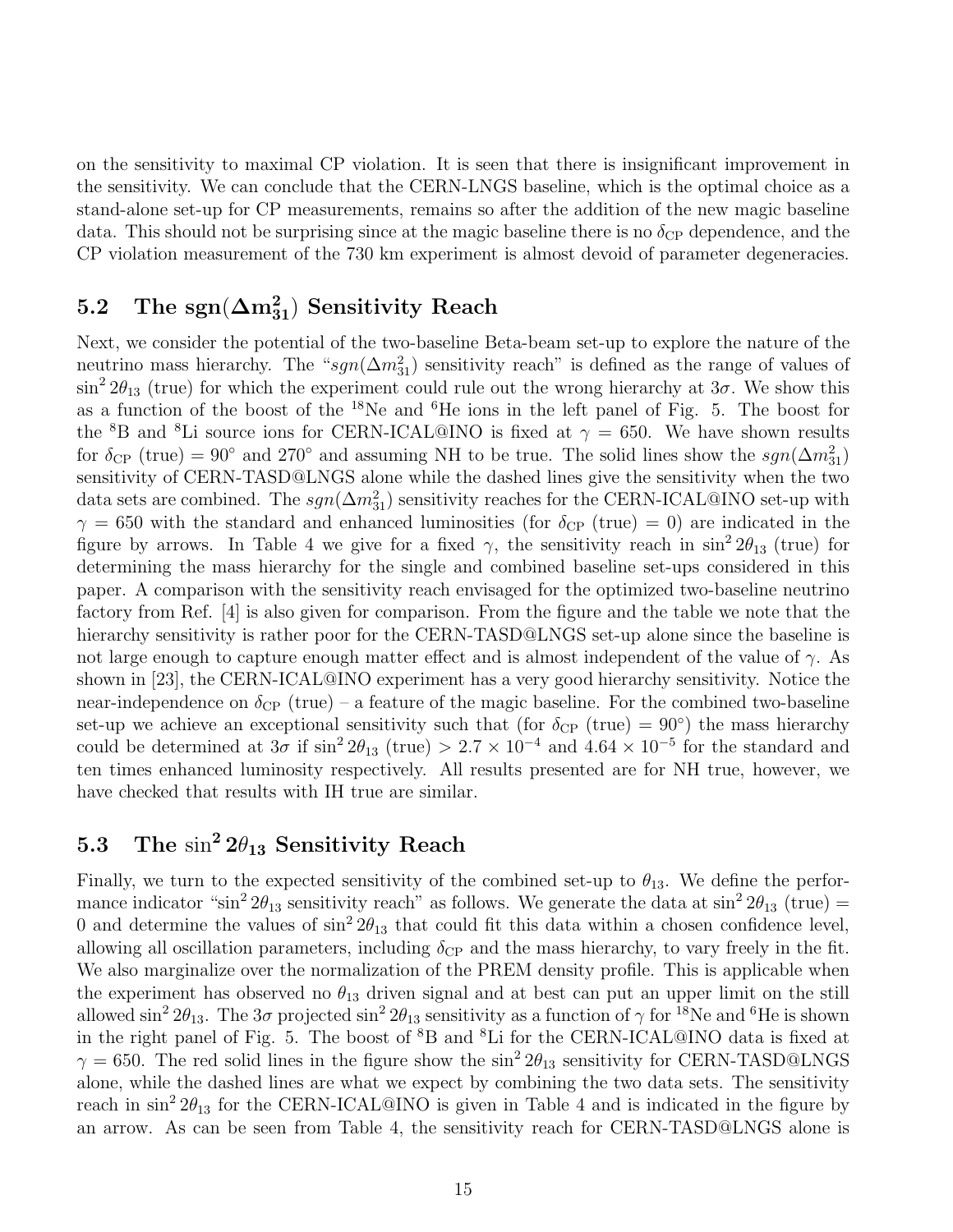comparable to that of CERN-ICAL@INO taken alone. For ten times enhanced statistics the corresponding  $\sin^2 2\theta_{13}$  sensitivity reach of CERN-ICAL@INO and CERN-TASD@LNGS taken alone are,  $\sin^2 2\theta_{13} < 1.76 \times 10^{-4}$  and  $\sin^2 2\theta_{13} < 8.59 \times 10^{-5}$  respectively. A combination of the two data sets improves the performance tremendously. For the standard luminosity we could reach down to  $\sin^2 2\theta_{13} < 5.46 \times 10^{-4}$ , which could be further improved to  $\sin^2 2\theta_{13} < 5.26 \times 10^{-5}$  in the event that ten times larger statistics becomes feasible.

### 6 Discussions and Conclusions

In previous papers [22, 23] we have shown that a Beta-beam experiment where  $\nu_e$  and  $\bar{\nu}_e$  beams produced using <sup>8</sup>B and <sup>8</sup>Li ions respectively are sent from CERN to the magnetized iron calorimeter ICAL at INO results in tremendous sensitivity to  $\theta_{13}$  and the mass hierarchy. This unprecedented sensitivity stems from a combined effect of the CERN-INO distance being magic, as well as the energy of the Beta-beam being conducive to encountering near-maximal matter effects, thereby resulting in substantial enhancement of the oscillation probability and hence statistics. However, while the baseline being magic and the beam energy being in the multi-GeV regime is a virtue for probing  $\theta_{13}$  and the mass hierarchy, it becomes a serious drawback for CP violation studies. This necessitates the deployment of a second baseline option with a lower energy neutrino beam for investigating all the three issues simultaneously. The optimal baseline and ion source option for CP violation studies was shown in [41] to be  $L = 600-900$  km and the <sup>18</sup>Ne and <sup>6</sup>He combination with intermediate values of  $\gamma$ . In this paper we studied the sensitivity reach of the combined data sets from the CERN to INO magical Beta-beam set-up and a CERN to Gran Sasso Beta-beam experiment with  $^{18}$ Ne and  $^{6}$ He as source ions. We reiterate that even for the Neutrino Factory experiment, at least two baselines are needed in order to optimally address all the three neutrino oscillation parameters.

For the CERN to INO set-up, the baseline is  $L = 7152$  km and we used <sup>8</sup>B and <sup>8</sup>Li as sources, with boost  $\gamma = 650$ . The far detector was taken as ICAL, a 50 kton magnetized iron calorimeter with detection efficiency of 80%, charge identification efficency of 95%, energy threshold of 1 GeV, energy resolution of 0.15 $E$  and neutral current background fraction of 10<sup>-4</sup>. We call this set-up CERN-ICAL@INO. For the CERN to Gran Sasso sector, the baseline is  $L = 730$  km and we chose <sup>18</sup>Ne and <sup>6</sup>He as source ions. The Lorentz boosts for the <sup>18</sup>Ne and <sup>6</sup>He ions are taken to be the same and allowed to vary between 250 and 650. Because of the lower beam energy for this case it is preferable to opt for a Totally Active Scintillator Detector here. We assume an active detector mass of 50 kton with 80% detection efficiency for muons and 20% detection efficiency for electrons, energy threshold of 0.5 GeV, energy resolution of  $0.03\sqrt{E(\rm{GeV})}$  for muons and  $0.06\sqrt{E(\text{GeV})}$  for electrons and neutral current background fraction of  $10^{-3}$ . We call this set-up CERN-TASD@LNGS. We show results for "standard luminosity" where we use the abovementioned detector sizes and efficiencies and  $5 \times (1.1 \times 10^{18})$  and  $5 \times (2.9 \times 10^{18})$  useful ion decays in neutrino and antineutrino modes respectively. We also show results for a situation where the statistics is ten times larger.

We probed the physics potential of this two-detector set-up with a Beta-beam as the neutrino source. We have presented our results in terms of three performance indicators. The essential results are summarized in Table 4. For  $\delta_{\rm CP}$  sensitivity we showed the  $\sin^2 2\theta_{13}$  (true)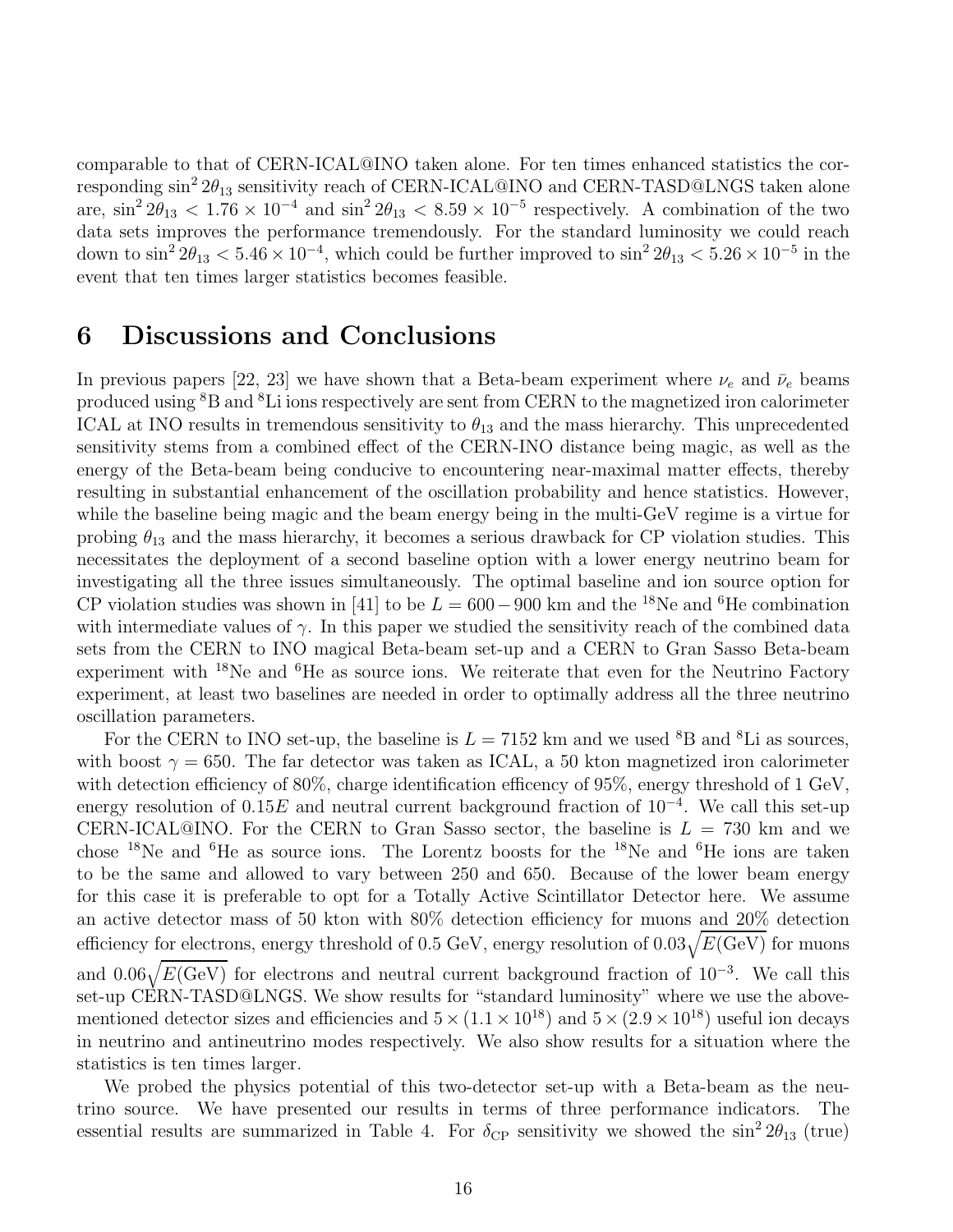|                                                                                                                        | Mass Ordering $(3\sigma)$                               |                         | CP Sensitivity $(3\sigma)$ |                         | $\sin^2 2\theta_{13}$ Sensitivity $(3\sigma)$ |                       |  |
|------------------------------------------------------------------------------------------------------------------------|---------------------------------------------------------|-------------------------|----------------------------|-------------------------|-----------------------------------------------|-----------------------|--|
| Set-up                                                                                                                 | NH (True)                                               |                         | NH (True)                  |                         |                                               |                       |  |
|                                                                                                                        | $1.1 \times 10^{18}$                                    | $1.1 \times 10^{19}$    | $1.1 \times 10^{18}$       | $1.1 \times 10^{19}$    | $1.1 \times 10^{18}$                          | $1.1 \times 10^{19}$  |  |
|                                                                                                                        | &                                                       | $\&$                    | &                          | &                       | &                                             | &                     |  |
|                                                                                                                        | $2.9\times10^{18}$                                      | $2.9\times10^{19}$      | $2.9\times10^{18}$         | $2.9 \times 10^{19}$    | $2.9\times10^{18}$                            | $2.9\times10^{19}$    |  |
| <b>CERN-INO</b>                                                                                                        | $4.7 \times 10^{-4}$                                    | $9.4 \times 10^{-5}$    | Not.                       | Not.                    | $1.14 \times 10^{-3}$                         | $1.76 \times 10^{-4}$ |  |
| $\gamma = 650, 7152$ Km                                                                                                | $(4.9 \times 10^{-4})$                                  | $(1.2 \times 10^{-4})$  | possible                   | possible                |                                               |                       |  |
| <b>CERN-LNGS</b>                                                                                                       | $3.89 \times 10^{-3}$                                   | $1.58 \times 10^{-3}$   | $1.6 \times 10^{-4}$       | $1.97 \times 10^{-5}$   | $1.78 \times 10^{-3}$                         | $8.59 \times 10^{-5}$ |  |
| $\gamma=575,\,730$ Km                                                                                                  | $(9.23 \times 10^{-3})$                                 | $(4.48 \times 10^{-3})$ | $(1.8 \times 10^{-4})$     | $(2.03 \times 10^{-5})$ |                                               |                       |  |
| <b>CERN-BOULBY</b>                                                                                                     | $2.49 \times 10^{-3}$                                   | $2.19 \times 10^{-4}$   | $1.85 \times 10^{-4}$      | $1.99 \times 10^{-5}$   | $1.41 \times 10^{-3}$                         | $1.45 \times 10^{-4}$ |  |
| $\gamma = 575, 1050$ Km                                                                                                | $(7.87 \times 10^{-3})$                                 | $(4.1 \times 10^{-3})$  | $(2.02 \times 10^{-4})$    | $(2.04 \times 10^{-5})$ |                                               |                       |  |
| <b>CERN-LNGS</b>                                                                                                       |                                                         |                         |                            |                         |                                               |                       |  |
| $\gamma = 575, 730$ Km                                                                                                 | $2.7 \times 10^{-4}$                                    | $4.64 \times 10^{-5}$   | $1.42\times10^{-4}$        | $1.78\times10^{-5}$     | $5.46 \times 10^{-4}$                         | $5.26\times10^{-5}$   |  |
|                                                                                                                        | $(3.58 \times 10^{-4})$                                 | $(5.45 \times 10^{-5})$ | $(1.49 \times 10^{-4})$    | $(1.88 \times 10^{-5})$ |                                               |                       |  |
| <b>CERN-INO</b>                                                                                                        |                                                         |                         |                            |                         |                                               |                       |  |
| $\gamma = 650, 7152$ Km                                                                                                |                                                         |                         |                            |                         |                                               |                       |  |
| <b>CERN-BOULBY</b>                                                                                                     |                                                         |                         |                            |                         |                                               |                       |  |
| $\gamma = 575, 1050$ Km                                                                                                | $2.67 \times 10^{-4}$                                   | $4.57 \times 10^{-5}$   | $1.63 \times 10^{-4}$      | $1.8 \times 10^{-5}$    | $6.1\times10^{-4}$                            | $6.69 \times 10^{-5}$ |  |
|                                                                                                                        | $(3.37 \times 10^{-4})$                                 | $(5.17 \times 10^{-5})$ | $(1.76 \times 10^{-4})$    | $(1.87 \times 10^{-5})$ |                                               |                       |  |
| <b>CERN-INO</b>                                                                                                        |                                                         |                         |                            |                         |                                               |                       |  |
| $\gamma = 650, 7152$ Km                                                                                                |                                                         |                         |                            |                         |                                               |                       |  |
|                                                                                                                        |                                                         |                         |                            |                         |                                               |                       |  |
| Optimized Neutrino Factory set-up with two improved golden detectors (50 kton each) placed at                          |                                                         |                         |                            |                         |                                               |                       |  |
| $L = 4000$ km & 7500 km respectively. $E_{\mu} = 20$ GeV & total $5 \times 10^{21}$ decays for $\mu^-$ & $\mu^+$ each. |                                                         |                         |                            |                         |                                               |                       |  |
|                                                                                                                        |                                                         |                         |                            |                         |                                               |                       |  |
| Optimized                                                                                                              | $4.5 \times 10^{-5}$                                    |                         | $1.5 \times 10^{-5}$       |                         | $4.5\times10^{-5}$                            |                       |  |
| Neutrino Factory                                                                                                       | $\parallel$ (100% of $\delta_{\rm CP}$ (true) coverage) |                         |                            |                         |                                               |                       |  |

Table 4: Performances of various Beta-beam set-ups at  $3\sigma$  in addressing the key unsolved issues: mass ordering, CP violation and  $\sin^2 2\theta_{13}$  sensitivity reach. For CP sensitivity and mass ordering, the minimum values of  $\sin^2 2\theta_{13}$  (true) required for a positive conclusion are presented. Results are shown for a five-year run with the reference luminosity:  $1.1 \times 10^{18}$  ( $2.9 \times 10^{18}$ ) useful ion decays per year in the  $\nu(\bar{\nu})$  mode as well as one order of magnitude higher statistics. The numbers without (with) parantheses correspond to  $\delta_{\text{CP}}$  (true) = 90° ( $\delta_{\text{CP}}$  (true) = 270°). Note that the sin<sup>2</sup> 2 $\theta_{13}$ sensitivity reach is independent of the value of  $\delta_{\text{CP}}$  (true) and the true mass ordering because the prospective "data" have been generated at  $\theta_{13} = 0$ . The CERN-INO baseline is insensitive to  $\delta_{\rm CP}$ . For comparison, the expectations from an optimized two-baseline Neutrino Factory set-up with upgraded magnetized iron detectors are also listed [4, 40].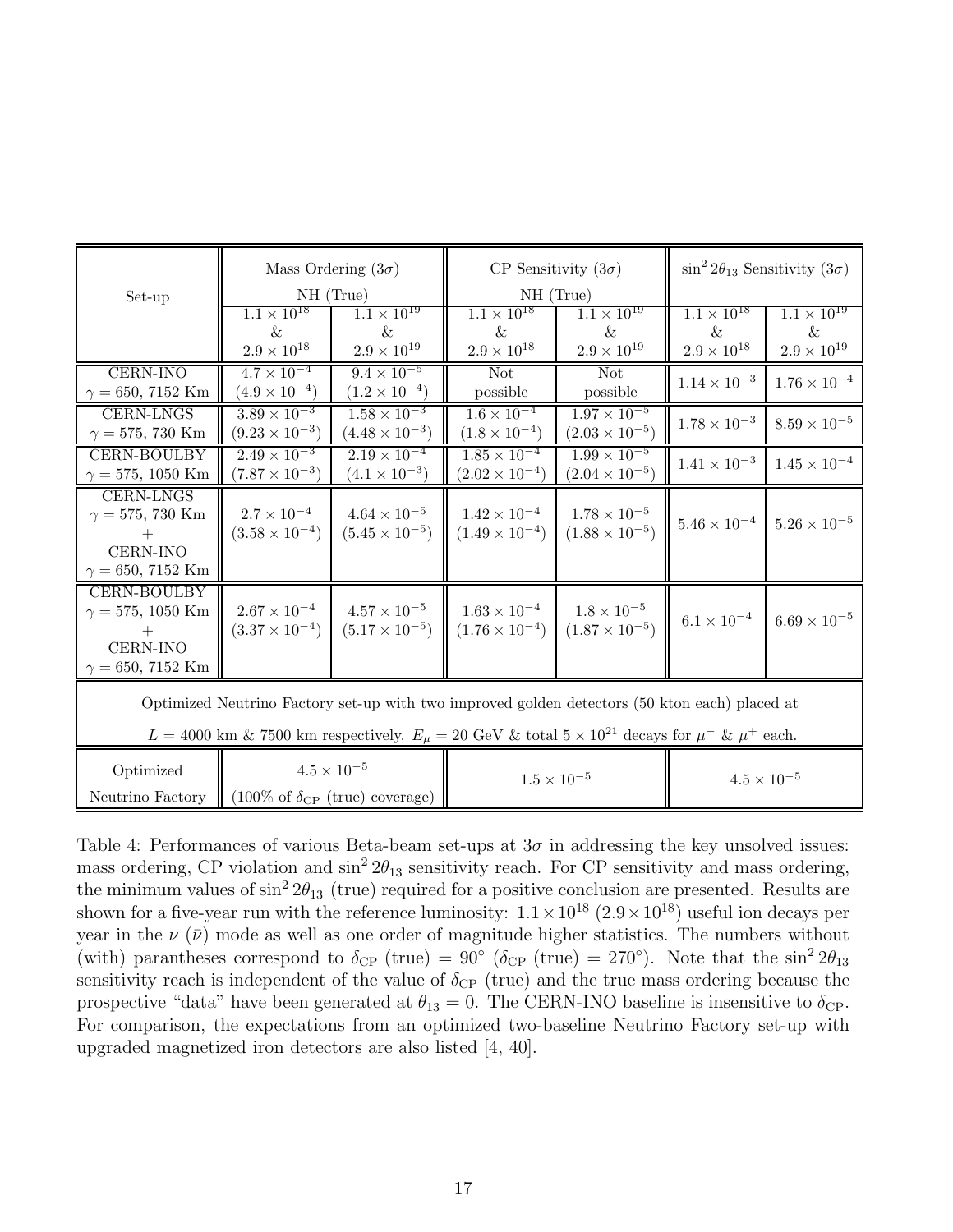reach of the experiment to distinguish maximal CP violation from a CP-conserving scenario. We displayed the results for the CERN-TASD@LNGS experiment by itself and when data from here are combined with that from CERN-ICAL@INO. From CERN-TASD@LNGS alone we obtain magnificent sensitivity to  $\delta_{\text{CP}}$ . For NH true and  $\gamma = 575$  for <sup>18</sup>Ne and <sup>6</sup>He and with the standard luminosity, maximal CP violation can be established at  $3\sigma$  at CERN-TASD@LNGS if  $\sin^2 2\theta_{13}$  (true) >  $1.6 \times 10^{-4}$  for  $\delta_{CP}$  (true) = 90°. With ten times more statistics this limit gets pushed to  $\sin^2 2\theta_{13}$  (true) >  $1.97 \times 10^{-5}$ . Addition of the CERN-ICAL@INO data does not improve these limits significantly. We also explored the dependence of maximal CP violation sensitivity of CERN-TASD@LNGS to the detector characteristics of TASD. Results are similar if IH is true.

Measurement of  $\theta_{13}$  and mass hierarchy can be performed extremely well at CERN-ICAL@INO. We studied the impact of adding the data from CERN-TASD@LNGS on the final combined sensitivity to these parameters. For the mixing angle  $\theta_{13}$  we defined the  $\sin^2 2\theta_{13}$  sensitivity as the range of  $\sin^2 2\theta_{13}$  which could fit at  $3\sigma$  the data generated for  $\sin^2 2\theta_{13}$  (true) = 0, after marginalization over all oscillation parameters and the density profile. We found that the  $\sin^2 2\theta_{13}$ sensitivity of both set-ups taken alone are comparable. CERN-ICAL@INO could limit  $\sin^2 2\theta_{13}$  <  $1.14 \times 10^{-3}$  for the standard luminosity and with  $\gamma = 650$ , while CERN-TASD@LNGS could restrict  $\sin^2 2\theta_{13} < 1.78 \times 10^{-3}$  with  $\gamma = 575$ . For the enhanced luminosity these limits would be  $\sin^2 2\theta_{13} < 1.76 \times 10^{-4}$  and  $\sin^2 2\theta_{13} < 8.59 \times 10^{-5}$  respectively. However, when added together, the combined data can limit  $\sin^2 2\theta_{13} < 5.46 \times 10^{-4}$  for the standard luminosity and  $\sin^2 2\theta_{13} <$  $5.26 \times 10^{-5}$  with a factor of ten enhanced luminosity.

The sensitivity to  $sgn(\Delta m_{31}^2)$  is defined in terms of the sin<sup>2</sup>  $2\theta_{13}$  (true) required in order to rule out the wrong hierarchy at  $3\sigma$ . We had shown earlier that for CERN-ICAL@INO with  $\gamma = 650$ and standard luminosity the wrong inverted hierarchy can be disfavored at  $3\sigma$  if  $\sin^2 2\theta_{13}$  (true) >  $4.7 \times 10^{-4}$  for  $\delta_{\rm CP}$  (true) = 90°. With ten times more statistics this improves to  $\sin^2 2\theta_{13}$  (true) >  $9.4 \times 10^{-5}$ . We found in this paper that the  $sgn(\Delta m_{31}^2)$  sensitivity of CERN-TASD@LNGS alone is rather poor in comparison. However, when we add the two data sets, we find an enhancement in the sensitivity. With data from both set-ups taken together the wrong inverted hierarchy can be disfavored at  $3\sigma$  if  $\sin^2 2\theta_{13}$  (true) >  $2.7 \times 10^{-4}$  with the standard luminosity when  $\delta_{CP}$  (true) = 90°. With ten times more statistics it would become possible if  $\sin^2 2\theta_{13}$  (true) > 4.64 × 10<sup>-5</sup>. Results for  $\delta_{\rm CP}$  (true) = 270° are similar, and so are the sensitivity reaches for IH true.

Another choice for an intermediate baseline could be sending a beam from CERN to the Boulby mine in UK. The CERN to Boulby distance is about 1050 km. Since INO and Boulby mine are in opposite hemispheres with respect to CERN, it might be easier to contemplate a decay ring design which could be used to send beams to both these (plausible) detector sites. While in the text we explicitly presented and discussed results for the CERN-LNGS baseline, Table 4 shows results for the CERN-Boulby mine set-up as well. All detector characteristics are taken to be the same as for the LNGS case. The sensitivity reach can be quantitatively seen to be comparable for both the intermediate baseline options when combined with CERN-INO data, with the CERN-LNGS baseline being marginally better.

The sensitivity obtained in the set-ups considered here could be compared to that obtained in a benchmark high  $\gamma$  set-up considered in [33]. In this paper, the authors proposed using a  $\gamma = 350$  <sup>18</sup>Ne and <sup>6</sup>He Beta-beam sent to a megaton water detector located at a distance of 730 km from CERN. For total exposure of 5.0 Mton-year, this set-up returns a  $3\sigma \sin^2 2\theta_{13}$  sensitivity of  $5.7 \times 10^{-4}$ . Normal mass hierarchy discovery reach at  $3\sigma$  ranges between  $2.4 \times 10^{-3}$  and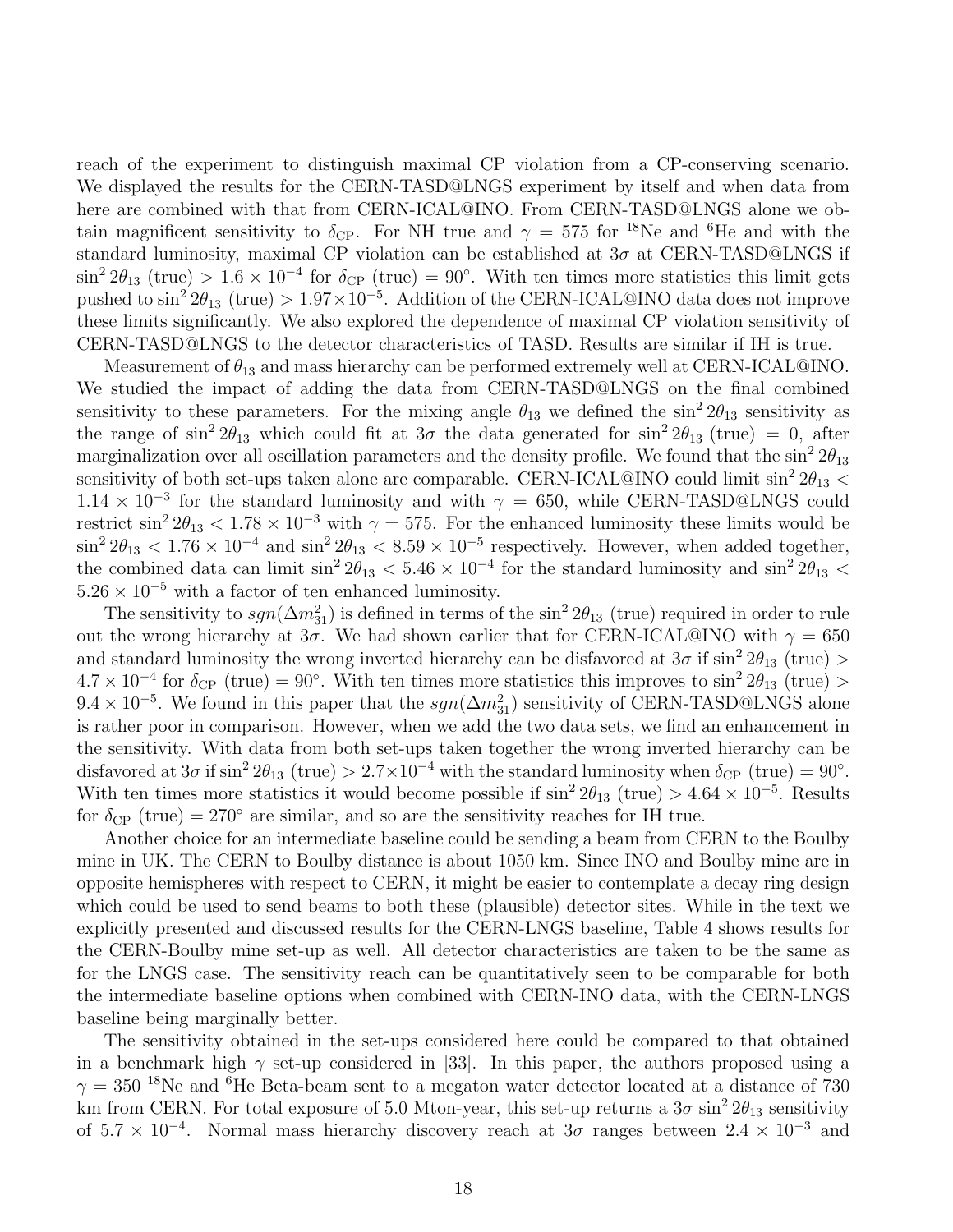$1.6 \times 10^{-2}$  depending on the choice of  $\delta_{\rm CP}$  (true). Maximal CP violation can be established at  $3\sigma$  if  $\sin^2 2\theta_{13}$  (true)  $\geq 5.2 \times 10^{-5}$  for  $\delta_{\rm CP}$  (true)  $=\pi/2$  and  $\sin^2 2\theta_{13}$  (true)  $\geq 5.5 \times 10^{-5}$  for  $\delta_{CP}$  (true) =  $3\pi/2$ .

The Beta-beam set-ups discussed here have a reach comparable to those obtained from experiments based on optimised Neutrino Factories, see Table 4. Here, the reference Neutrino Factory set-up we have considered is the version with two "golden magnetized detectors" of 50 kton each at  $L = 4000$  km and 7500 km, a detector threshold of 1 GeV, 5 years  $\mu^+/\mu^-$  data with  $E_\mu =$  $20 \text{ GeV}$  and a luminosity of  $10^{21}$  decays per year for each polarity, with a background fraction of  $5 \times 10^{-6}$ . Further details of these set-ups and their resolutions and efficiencies can be found in [4, 40].

It is of interest to compare the sensitivity reach of our two-detector Beta-beam set-up with that chosen in [31], where the authors used  $L = 2000$  km for the shorter baseline magnetized iron calorimeter detector in addition to another at the magic baseline, and <sup>8</sup>B and <sup>8</sup>Li ions as sources for both. While they use a smaller boost factor of 350 for the beam, they require larger number of ion decays than we have used for our standard luminosity. Our results with standard luminosity are comparable to those of [31] with larger luminosity, as noted in the Introduction. Similar reach for CP sensitivity in the two proposals even though with different source ions and intermediate baseline is not surprising. The relative optimization between  $\gamma$  and luminosity for the two sets of sources was studied in detail in [41]. It was shown that to obtain the same "physics" with  ${}^{8}B/{}^{8}Li$  and  ${}^{18}Ne/{}^{6}He$ , one needs 12 times larger luminosity for the former and 3.5 times larger  $\gamma$  for the latter. While we have used a factor of 1.86 higher boost than that in [31], the authors of [31] consider 7.39 (2.80) times higher luminosity for their neutrino (antineutrino) mode. For lower number of ion decays the sensitivity of the set-up proposed in [31] becomes worse than our set-up. The main strength of the set-up proposed here emerges from the fact that use has been made of the optimal choice for the source ions and baselines [41] for CP,  $sgn(\Delta m_{31}^2)$  and  $\theta_{13}$ . The boost factors that we use, though larger, should be plausible at CERN and were optimized for the CERN-INO set-up for determining  $sgn(\Delta m_{31}^2)$  and  $\theta_{13}$  [23]. For the corresponding boost possible for <sup>18</sup>Ne and <sup>6</sup>He we achieve good sensitivity to CP violation in the CERN-LNGS set-up. The combined data set from both detectors provide exceptional sensitivity to all three neutrino parameters. With ten times larger luminosities, which are also considered to be plausible [43], the sensitivity of our set-up escalates to unprecedented levels and are similar to those possible with a high performance two-detector Neutrino Factory set-up, using improved detectors with very low backgrounds and low threshold (see Table 4).

In conclusion, we show that a Beta-beam experiment with two carefully chosen detectors at optimal distances can provide unprecedented sensitivity to the establishment of CP-violation in the lepton sector, addressing the issue of neutrino mass ordering, and determination of the mixing angle  $\theta_{13}$ . We have considered a Totally Active Scintillator Detector at the shorter baseline of 730 km and a magnetized iron calorimeter at a near-magic baseline distance of 7152 km, both of mass 50 kton. In tandem, they provide an exceptional sensitivity to the neutrino parameters and match the precision achievable in high performance Neutrino Factory set-ups.

## Acknowledgments

The authors acknowledge the HRI cluster facilities for computation. This work has been supported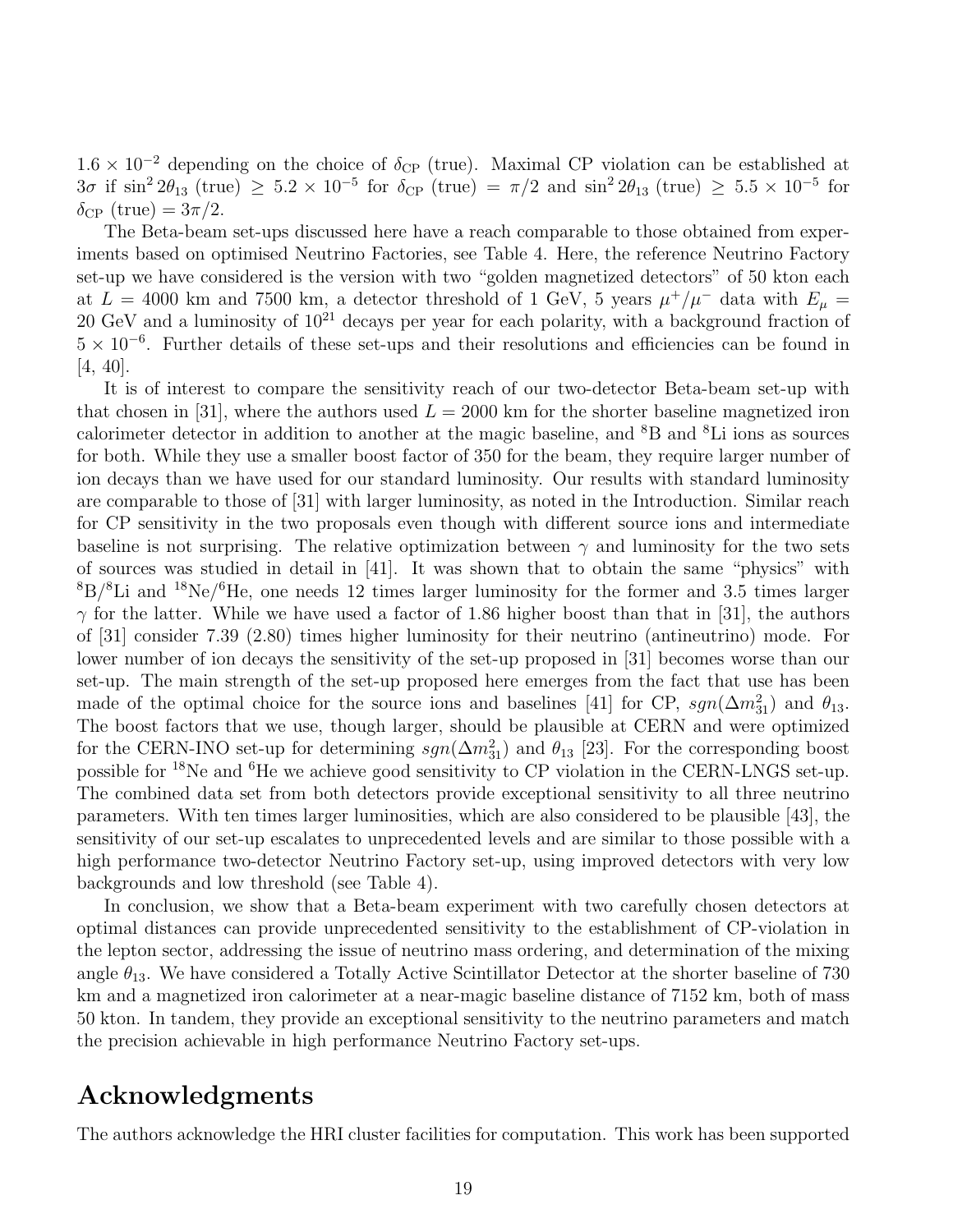under the XI Plan Neutrino Project at the Harish-Chandra Research Institute.

# A Appendix: Background Rejection

In this Appendix we discuss some technical issues pertaining to rejection of the beam related and atmospheric neutrino backgrounds.

### A.1 Beam related neutral current backgrounds

From Fig. 1, one can see that at the CERN-LNGS baseline  $(L = 730 \text{ Km})$ , the expected event rate sharply depends on the choice of  $\delta_{\rm CP}$  and  $\theta_{13}$ . Assuming  $1.1 \times 10^{18}$  useful decays per year for <sup>18</sup>Ne and at  $\sin^2 2\theta_{13} = 10^{-3}$  with a boost factor of 575 and normal hierarchy, the variation in the signal in 5 years with  $\delta_{\rm CP}$  has been depicted in Table 5. The beam related neutral current background in this case (after folding with  $10^{-3}$  suppression factor for TASD) comes out to be 23 events. So in this case, the background over signal ratio may vary over a wide range from 0.26 to 1.92. This case is quite different to that encountered in the CERN-INO Beta-beam experiment [22, 23] where we hardly expect any beam related background. Though the total signal to neutral current background ratio is high, we stress that an aspect which is extremely crucial is the different spectral shape of the signal compared to the background. In our analysis we have cautiously taken into account the beam related background as described in the appendix of [23].

|                          | $\Omega$ <sup>o</sup> | $180^\circ$ | 27/11 |
|--------------------------|-----------------------|-------------|-------|
| Signal $(5 \text{ yrs})$ |                       |             | 16.   |

Table 5: Number of  $\nu$  signal events in 5 years for various  $\delta_{\rm CP}$  with a 50 kton TASD detector  $(\sin^2 2\theta_{13} = 10^{-3} \text{ and NH with } \gamma = 575).$ 

#### A.2 Atmospheric backgrounds

Next we turn to the backgrounds due to atmospheric neutrinos. In the CERN-LNGS set-up, we have considered a TASD detector with an energy threshold of 500 MeV. With <sup>18</sup>Ne and  $\gamma = 575$ , we have an energy spectrum extending upto 3.9 GeV with a peak at 2.25 GeV. In this energy range the number of muons from atmospheric neutrinos giving tracks inside the detector along the direction of the  $\beta$ -beam flux are expected to be very large (see Table 6). Without demur one can see that the atmospheric backgrounds are huge compared to the signal rates. Also the TASD detector does not have any charge identification (CID) capability and it makes the case more arduous in the sense that we have to consider both  $\mu^-$  and  $\mu^+$  atmospheric events simultaneously as the backgrounds when we expect a signal from the neutrino beam alone. In such a situation, the timing information of the ion bunches inside the storage ring turns out to be a valuable tool to tackle these backgrounds.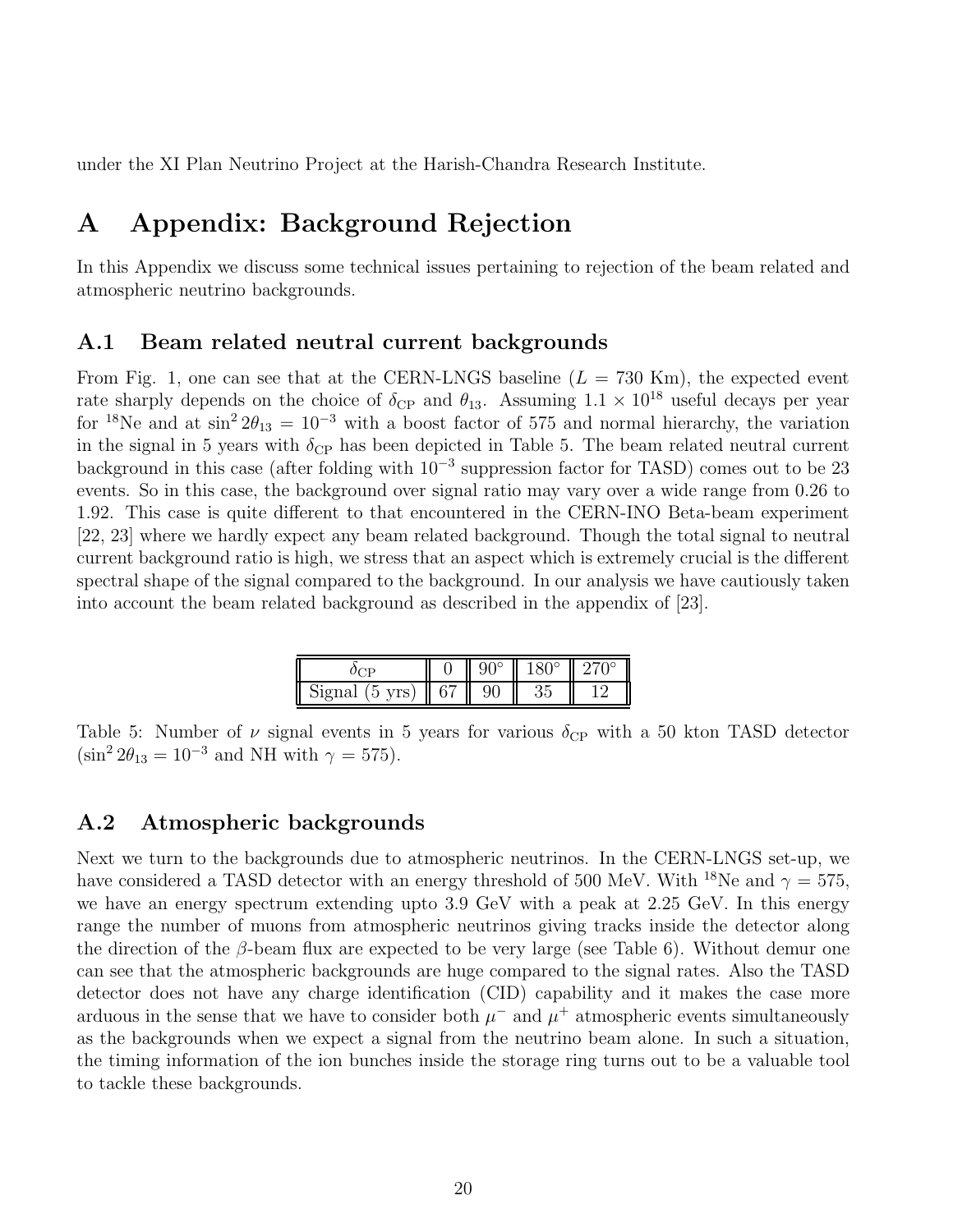| Energy range (Ge) | events | events |
|-------------------|--------|--------|
|                   |        |        |
|                   | ວະເ    |        |

Table 6: Expected atmospheric neutrino events along the beam direction in 5 years with a 50 kton TASD detector.

#### A.3 Bunch size and background reduction

For a 5T magnetic field and  $\gamma = 575$  for <sup>18</sup>Ne ions, the radius of the curved section would be  $R \sim 720$  m. The useful decays are those which occur in one of the straight sections where emitted neutrinos fly towards the direction of the detector. If  $L_r$  is the length of one of the straight sections of the decay ring and if we demand that  $L_r/(2\pi R + 2L_r) \sim 36\%$  (useful fraction of ion decays) then  $L_r$  comes out to be 5818 m. With this design, the total length of the storage ring  $(2\pi R+2L_r)$ would be 16161 m. Now if we can tolerate the effective atmospheric background over beam signal ratio to upto 10<sup>-1</sup> then

$$
10^{-1} = \frac{Atmospheric\ Background \times Suppression\ Factor\ (S_f)}{Beam\ Signal} \tag{A-1}
$$

The total atmospheric background in the energy range of 0.5 to 4 GeV is 1789 (see Table 6) and the expected lowest signal rate in 5 years from the <sup>18</sup>Ne  $\beta$ -beam is 12 (with sin<sup>2</sup> 2 $\theta_{13} = 10^{-3}$  and  $\delta_{\text{CP}} = 270^{\circ}$ ). So from Eq. A-1, we have  $S_f = 6.7 \times 10^{-4}$ . To achieve this  $S_f$ , one has to ensure an excellent timing information for the signal correlating with the source bunches. This requirement puts a constraint on the maximum allowed time-length of the ion bunch  $T<sub>b</sub>$  inside the storage ring. The  $S_f$  and  $T_b$  are related in the following fashion,

$$
S_f = \frac{v \times T_b \times N_b}{2\pi R + 2L_r} \times 0.36
$$
 (A-2)

where  $v \simeq c$  is the velocity of the ion and  $N_b$  is the maximum number of bunches of the ion circulating inside the storage ring at the same time. One can readily see from Eq. A-2 that  $S_f = 6.7 \times 10^{-4}$  can be achieved with 12.5 ns time-length of the ion bunch taking  $N_b = 8$ .

If we increase the threshold energy of the TASD detector from 0.5 to 1 GeV then we can suppress the atmospheric events by a factor of 1.5 (see Table 6) and now the total atmospheric background would be 1196. But in this process, the signal rate also gets reduced from 12 to 8, keeping the  $S_f$  almost same.

Another important point one should keep in mind is that if we can work with one order higher luminosity of the Beta-beam flux then the signal rate will be enhanced by a factor of 10 and therefore one can relax the time length of the ion bunch from 12.5 ns to 125 ns provided that  $N_b$ is kept fixed.

## References

[1] Y. Itow et al., arXiv:hep-ex/0106019.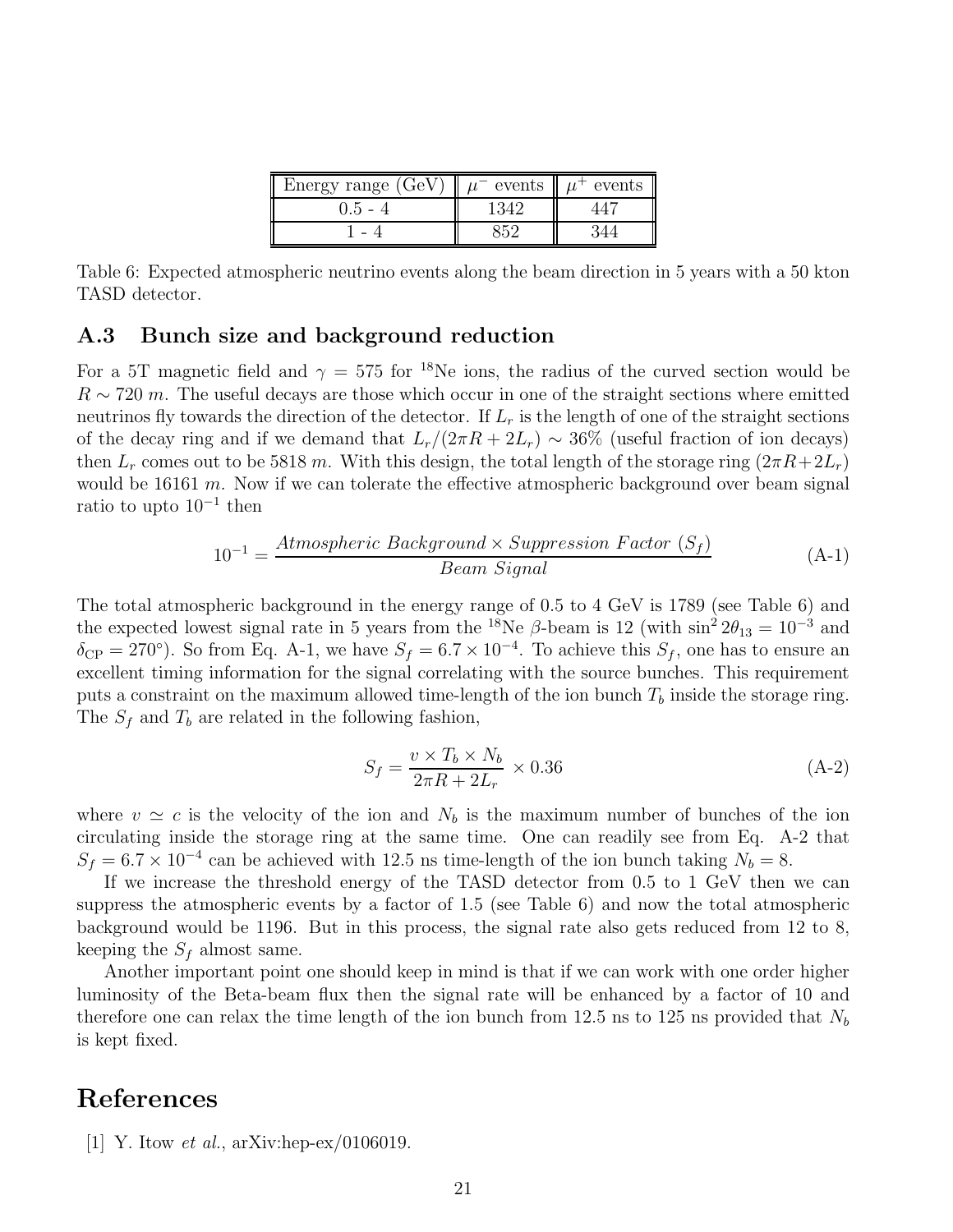- [2] D. S. Ayres et al. [NOvA Collaboration], arXiv:hep-ex/0503053.
- [3] http://www.hep.ph.ic.ac.uk/iss/
- [4] A. Bandyopadhyay et al. [ISS Physics Working Group], arXiv:0710.4947 [hep-ph].
- [5] A. Cervera, A. Donini, M. B. Gavela, J. J. G´omez-Cadenas, P. Hernandez, O. Mena and S. Rigolin, Nucl. Phys. B 579, 17 (2000) [Erratum-ibid. B 593, 731 (2001)].
- [6] J. Burguet-Castell, M. B. Gavela, J. J. Gómez-Cadenas, P. Hernandez and O. Mena, Nucl. Phys. B 608, 301 (2001).
- [7] H. Minakata and H. Nunokawa, JHEP 0110, 001 (2001).
- [8] G. L. Fogli and E. Lisi, Phys. Rev. D 54, 3667 (1996).
- [9] V. Barger, D. Marfatia and K. Whisnant, Phys. Rev. D 65, 073023 (2002).
- [10] H. Minakata and H. Nunokawa, Phys. Lett. B 413, 369 (1997); V. Barger, D. Marfatia and K. Whisnant, Phys. Rev. D 66, 053007 (2002); V. Barger, D. Marfatia and K. Whisnant, Phys. Lett. B 560, 75 (2003); O. Mena and S. J. Parke, Phys. Rev. D 70, 093011 (2004); O. Mena Requejo, S. Palomares-Ruiz and S. Pascoli, Phys. Rev. D 72, 053002 (2005); M. Ishitsuka, T. Kajita, H. Minakata and H. Nunokawa, Phys. Rev. D 72, 033003 (2005); K. Hagiwara, N. Okamura and K. i. Senda, Phys. Rev. D 76, 093002 (2007).
- [11] P. Huber, M. Lindner and W. Winter, Nucl. Phys. B 645, 3 (2002); P. Huber, M. Lindner and W. Winter, Nucl. Phys. B 654, 3 (2003).
- [12] A. Donini, D. Meloni and P. Migliozzi, Nucl. Phys. B **646**, 321 (2002); D. Autiero *et al.*, Eur. Phys. J. C 33, 243 (2004).
- [13] A. Donini, E. Fernandez-Martinez and S. Rigolin, Phys. Lett. B 621, 276 (2005); A. Donini, E. Fernandez-Martinez, D. Meloni and S. Rigolin, Nucl. Phys. B 743, 41 (2006).
- [14] S. K. Agarwalla, S. Choubey, S. Goswami and A. Raychaudhuri, Phys. Rev. D 75, 097302 (2007).
- [15] P. Huber, M. Maltoni and T. Schwetz, Phys. Rev. D 71, 053006 (2005);
- [16] J. E. Campagne, M. Maltoni, M. Mezzetto and T. Schwetz, JHEP 0704, 003 (2007).
- [17] P. Huber, M. Lindner, T. Schwetz and W. Winter, Nucl. Phys. B 665, 487 (2003).
- [18] P. Huber and W. Winter, Phys. Rev. D 68, 037301 (2003).
- [19] A. Y. Smirnov, arXiv:hep-ph/0610198.
- [20] M. Freund, M. Lindner, S. T. Petcov and A. Romanino, Nucl. Phys. B 578, 27 (2000).
- [21] S. K. Agarwalla, A. Raychaudhuri and A. Samanta, Phys. Lett. B 629, 33 (2005).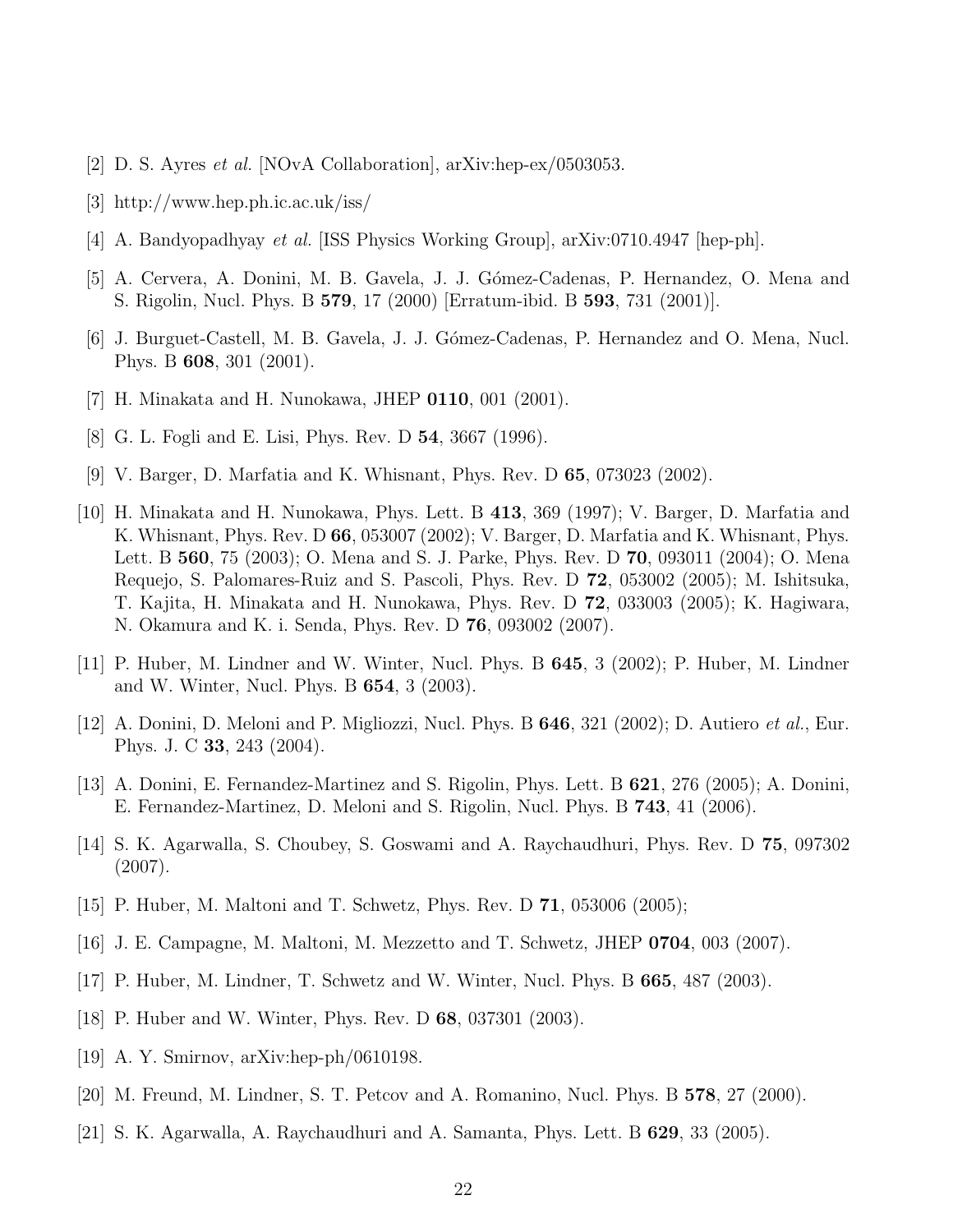- [22] S. K. Agarwalla, S. Choubey and A. Raychaudhuri, Nucl. Phys. B 771, 1 (2007).
- [23] S. K. Agarwalla, S. Choubey and A. Raychaudhuri, Nucl. Phys. B 798, 124 (2008).
- [24] P. Zucchelli, Phys. Lett. B **532**, 166 (2002).
- [25] M. S. Athar et al. [INO Collaboration], A Report of the INO Feasibility Study, http://www.imsc.res.in/ ino/OpenReports/INOReport.pdf
- [26] C. Rubbia, A. Ferrari, Y. Kadi and V. Vlachoudis, Nucl. Instrum. Meth. A 568, 475 (2006); C. Rubbia, arXiv:hep-ph/0609235.
- [27] Y. Mori, Nucl. Instrum. Meth. A **562**, 591 (2006).
- [28] M. Mezzetto, J. Phys. G 29, 1771 (2003) [arXiv:hep-ex/0302007]. M. Mezzetto, Nucl. Phys. Proc. Suppl. 143, 309 (2005). M. Mezzetto, Nucl. Phys. Proc. Suppl. 155, 214 (2006);
- [29] A. Donini, E. Fernandez-Martinez, P. Migliozzi, S. Rigolin and L. Scotto Lavina, Nucl. Phys. B 710, 402 (2005).
- [30] A. Donini, E. Fernandez, P. Migliozzi, S. Rigolin, L. Scotto Lavina, T. Tabarelli de Fatis and F. Terranova, arXiv:hep-ph/0511134; A. Donini, E. Fernandez-Martinez, P. Migliozzi, S. Rigolin, L. Scotto Lavina, T. Tabarelli de Fatis and F. Terranova, Eur. Phys. J. C 48, 787 (2006).
- [31] P. Coloma, A. Donini, E. Fernandez-Martinez and J. Lopez-Pavon, JHEP 0805, 050 (2008) arXiv:0712.0796 [hep-ph].
- [32] J. Burguet-Castell, D. Casper, E. Couce, J. J. Gómez-Cadenas and P. Hernandez, Nucl. Phys. B 725, 306 (2005).
- [33] J. Burguet-Castell, D. Casper, J. J. Gómez-Cadenas, P. Hernandez and F. Sanchez, Nucl. Phys. B 695, 217 (2004).
- [34] A. Jansson, O. Mena, S. Parke and N. Saoulidou, arXiv:0711.1075 [hep-ph].
- [35] P. Huber, M. Lindner, M. Rolinec and W. Winter, Phys. Rev. D **73**, 053002 (2006).
- [36] C. Volpe, J. Phys. G 34, R1 (2007).
- [37] A. Donini and E. Fernandez-Martinez, Phys. Lett. B 641, 432 (2006).
- [38] D. Meloni, O. Mena, C. Orme, S. Palomares-Ruiz and S. Pascoli, arXiv:0802.0255 [hep-ph].
- [39] S. K. Agarwalla, S. Choubey and A. Raychaudhuri, AIP Conf. Proc. 981, 84 (2008). S. K. Agarwalla, S. Choubey and A. Raychaudhuri, AIP Conf. Proc. 939, 265 (2007).
- [40] P. Huber, M. Lindner, M. Rolinec and W. Winter, Phys. Rev. D 74, 073003 (2006).
- [41] S. K. Agarwalla, S. Choubey, A. Raychaudhuri and W. Winter, JHEP 0806, 090 (2008) arXiv:0802.3621 [hep-ex].